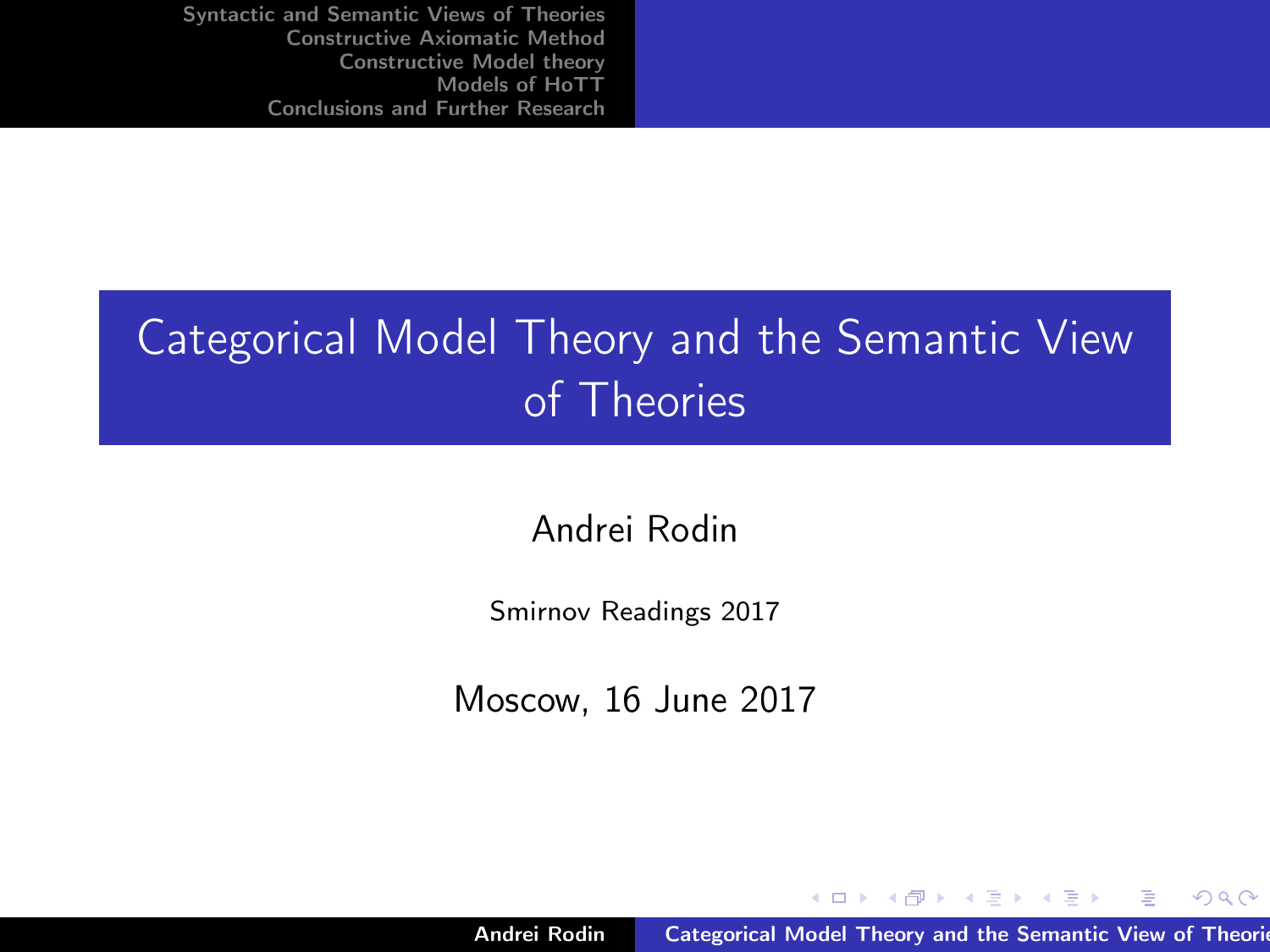[Syntactic and Semantic Views of Theories](#page-2-0)

[Constructive Axiomatic Method](#page-9-0)

[Constructive Model theory](#page-14-0)

[Models of HoTT](#page-27-0)

[Conclusions and Further Research](#page-42-0)

メロメ メ母メ メミメ メミメー

 $\Omega$ 

э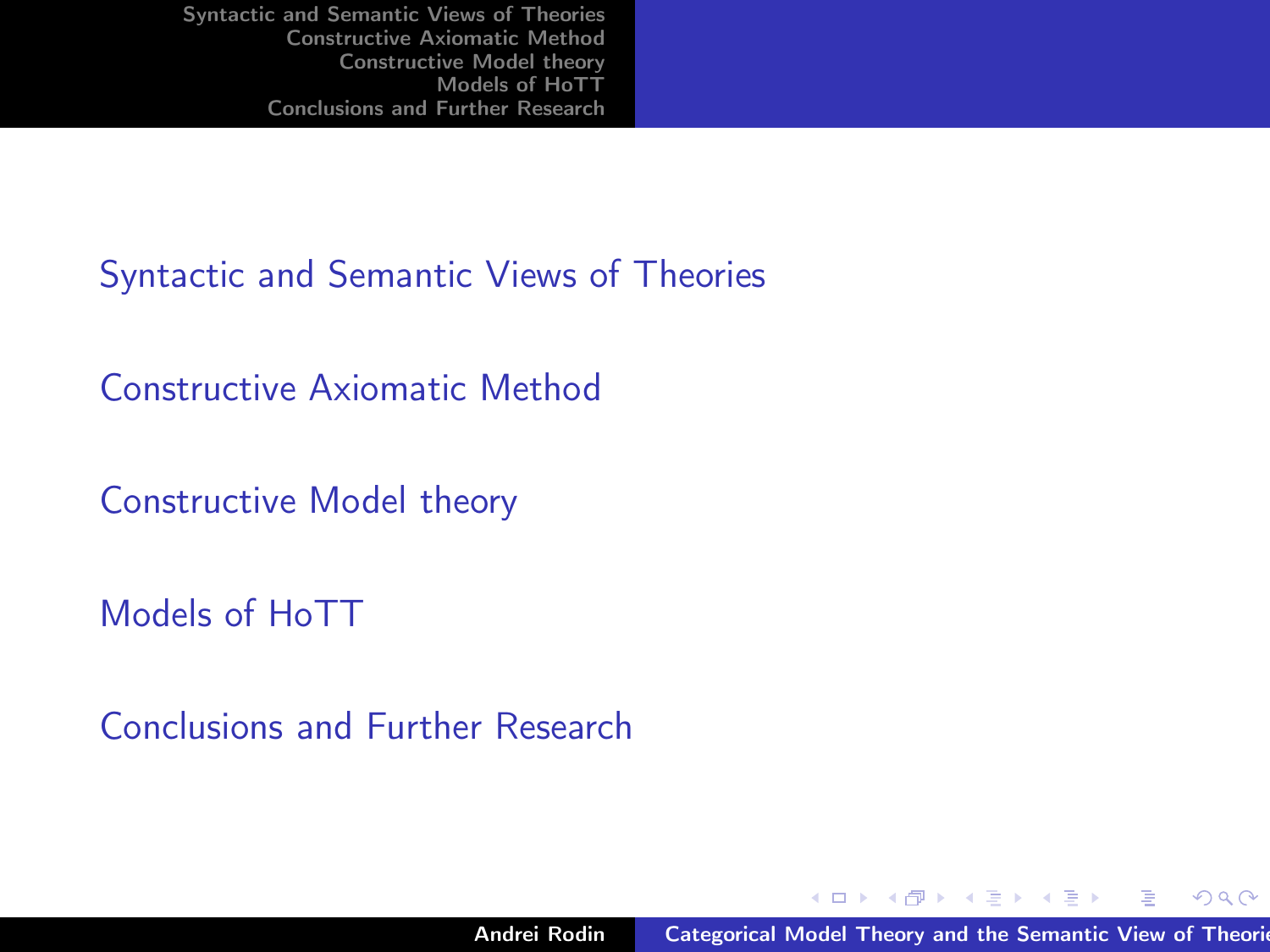[Constructive Axiomatic Method](#page-9-0) [Constructive Model theory](#page-14-0) [Models of HoTT](#page-27-0) [Conclusions and Further Research](#page-42-0)

## (Once) Received view

A theory is a set of propositions (expressed in a formal language L). It can be possibly (but not generally) represented through a list of axioms and described as the deductive closure of these axioms (Carnap).

<span id="page-2-0"></span>イロメ マ母メ マミメ マミメ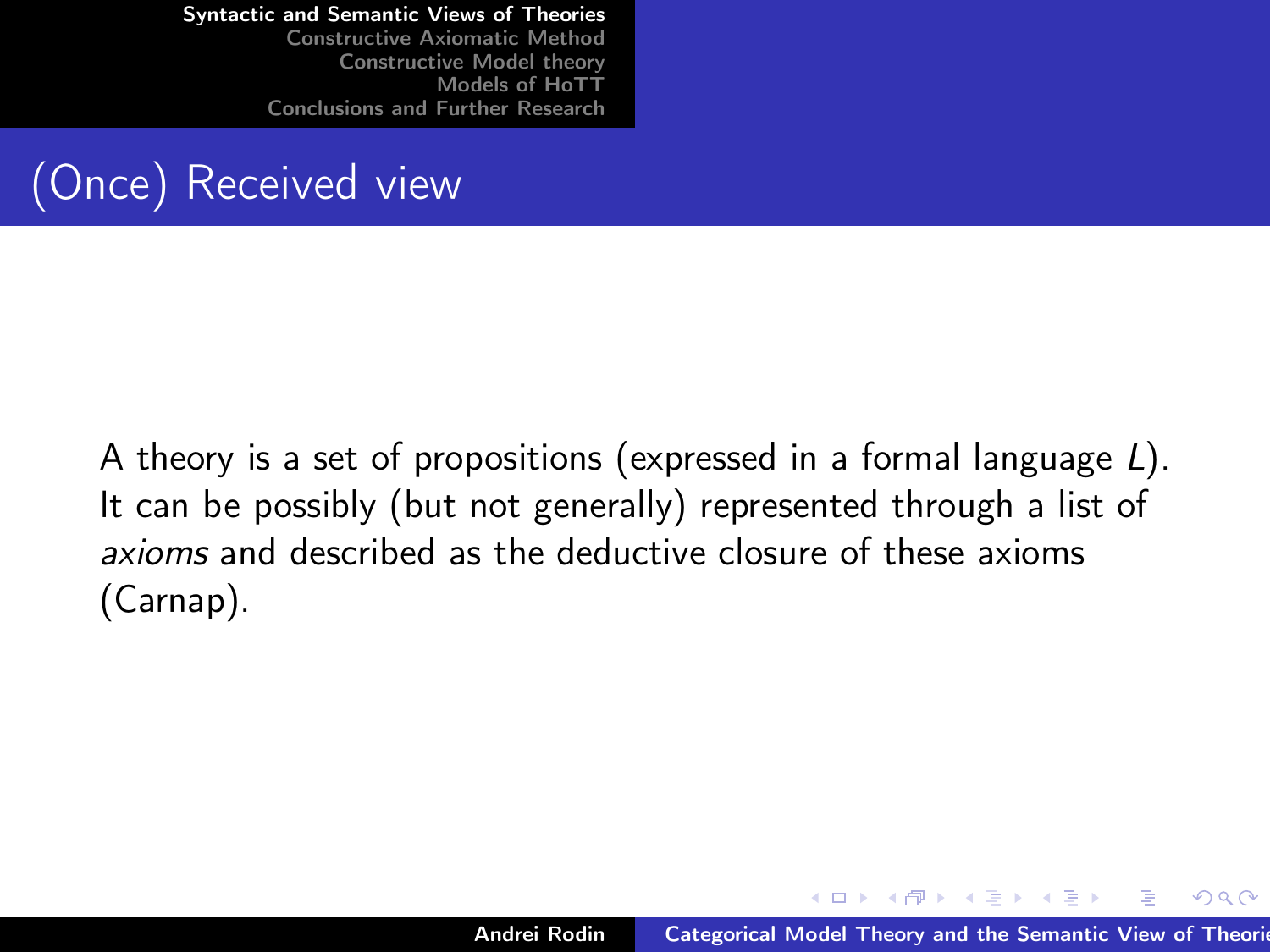[Syntactic and Semantic Views of Theories](#page-2-0) [Constructive Axiomatic Method](#page-9-0)

[Constructive Model theory](#page-14-0) [Models of HoTT](#page-27-0) [Conclusions and Further Research](#page-42-0)

Arguably (P. Suppes, B. van Fraassen et al. ) a typical scientific theory is not a system of proposition : the "Non-Statement View of Theories"

イロメ マ母 トラ ミュート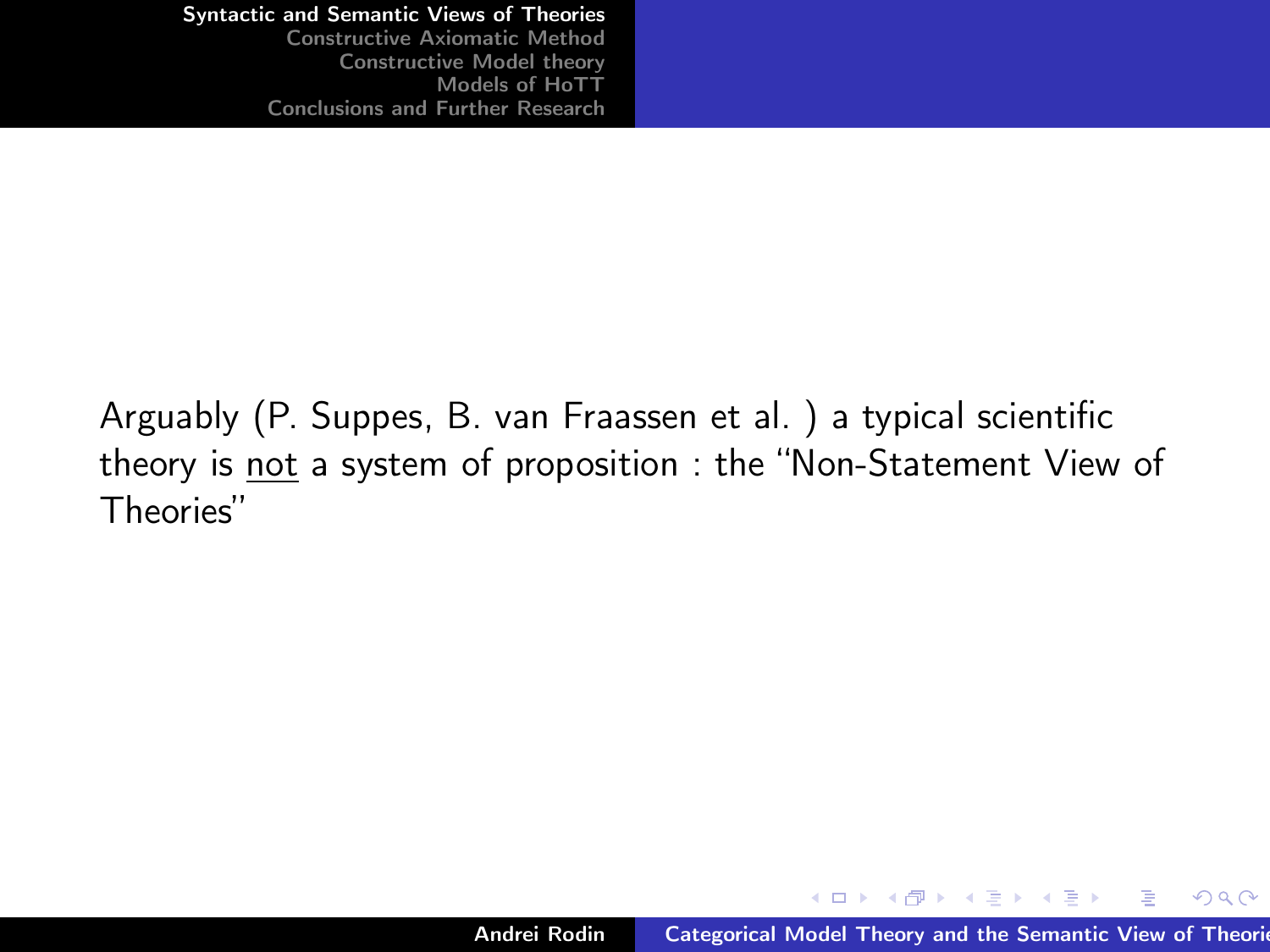[Constructive Axiomatic Method](#page-9-0) [Constructive Model theory](#page-14-0) [Models of HoTT](#page-27-0) [Conclusions and Further Research](#page-42-0)

#### Semanitc view

A theory is a class of models but not an axiom system, nor its deductive closure. (Suppes, Sneed, Stegmüller, Balzer, Moulines, van Fraassen)

Suppes 2002: Term "model" is used in logic and science similarly. One and the same theory may allow for many different axiomatizations.

イロメ マ母メ マミメ マミメ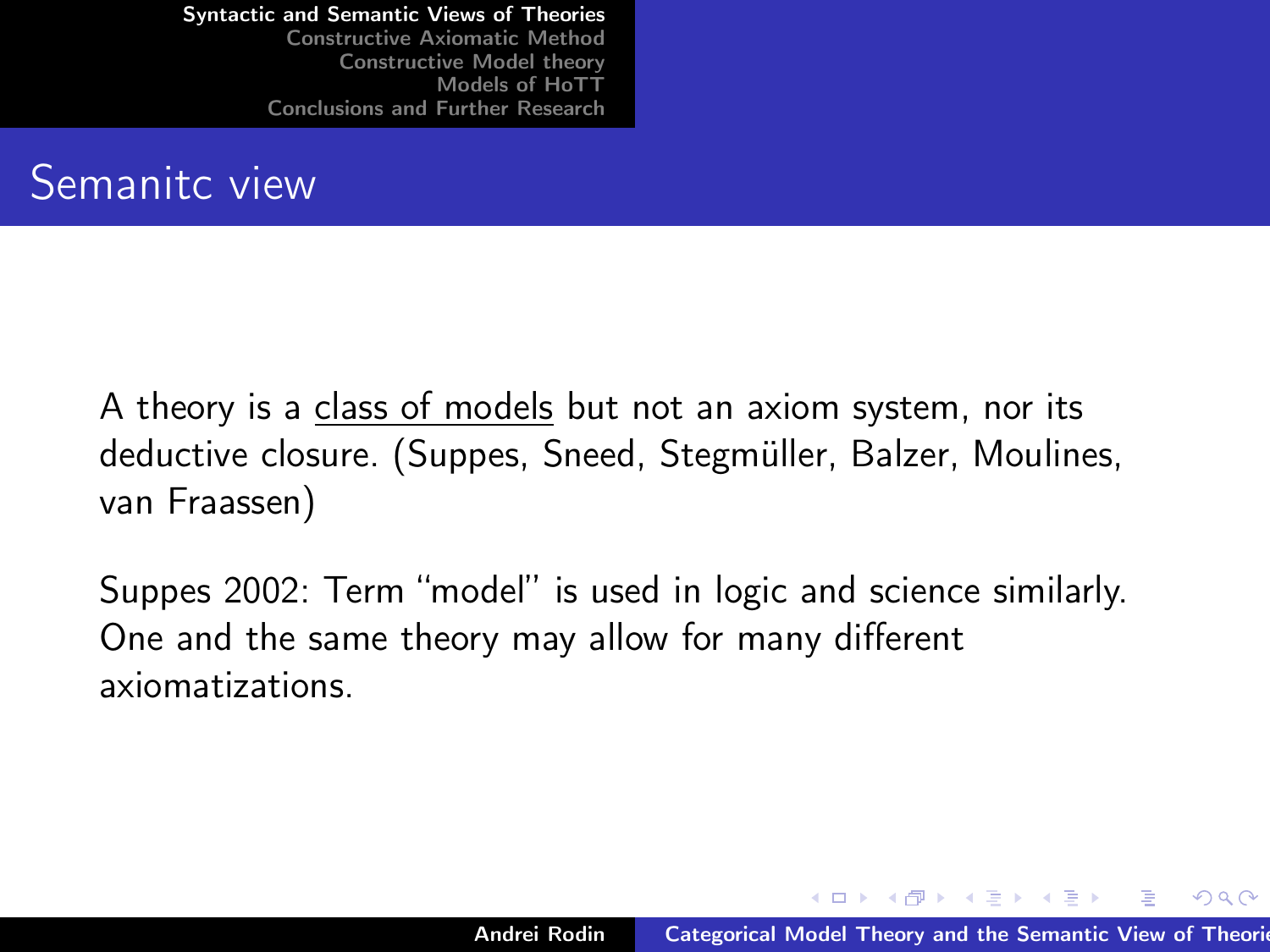[Constructive Axiomatic Method](#page-9-0) [Constructive Model theory](#page-14-0) [Models of HoTT](#page-27-0) [Conclusions and Further Research](#page-42-0)

#### Implementation

A Bourbaki-style set-based formalism:

Signature: the list of all non-logical terms of the given theory; abstract set-theoretic models of the given signature.

イロメ マ母 トラ ミュート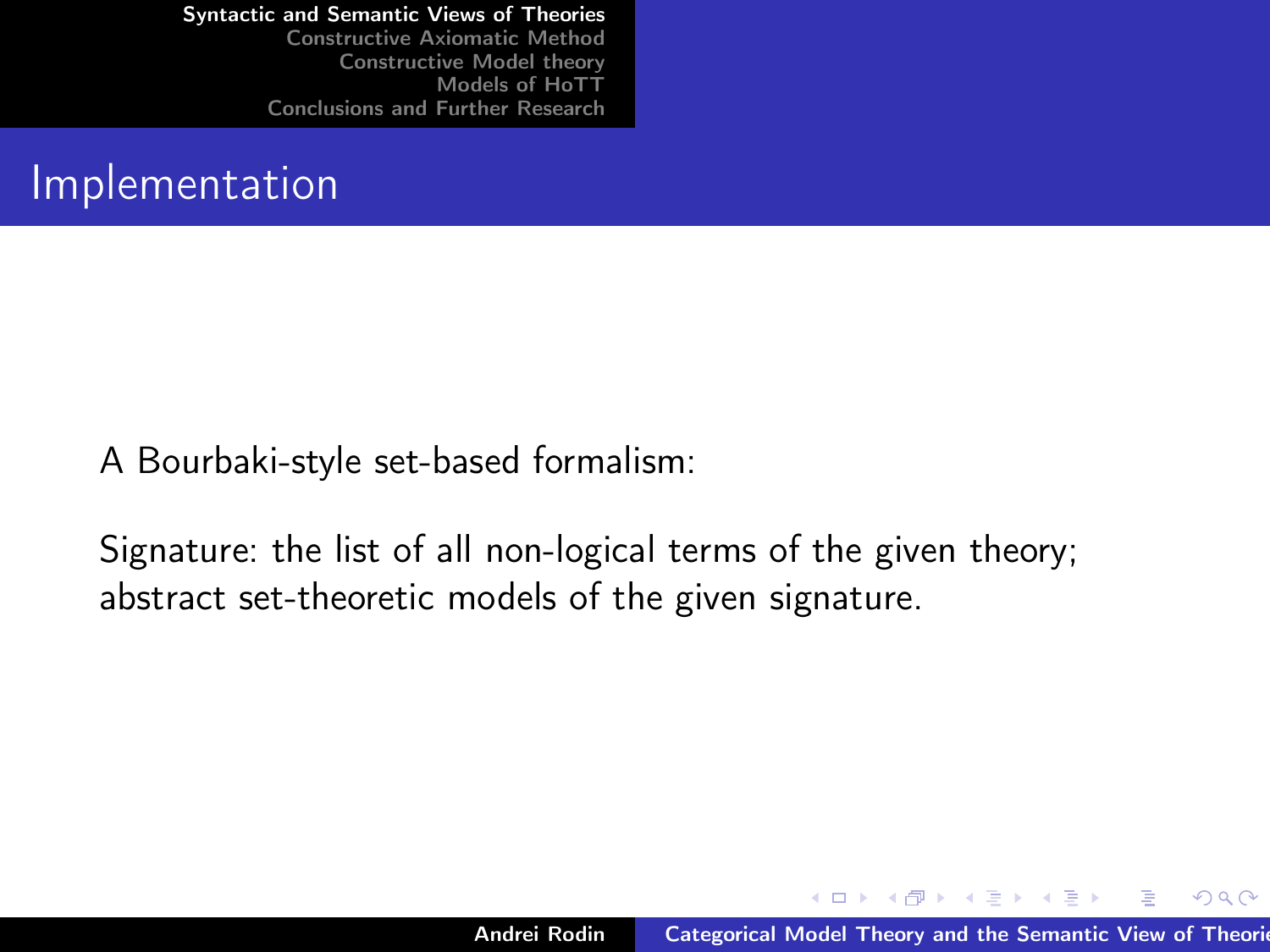[Constructive Axiomatic Method](#page-9-0) [Constructive Model theory](#page-14-0) [Models of HoTT](#page-27-0) [Conclusions and Further Research](#page-42-0)

#### Example: Group theory

 $\zeta$   $\zeta$   $\zeta$   $\gg$  where G is a set and  $\otimes$  a binary operation (=ternary relation on  $G^3$ )

Axioms (expressible in CFOL): (i)  $\otimes$  is associative; (ii) existence of unit and (iii) inverse elements

イロメ イ母 トラ ミン マチャー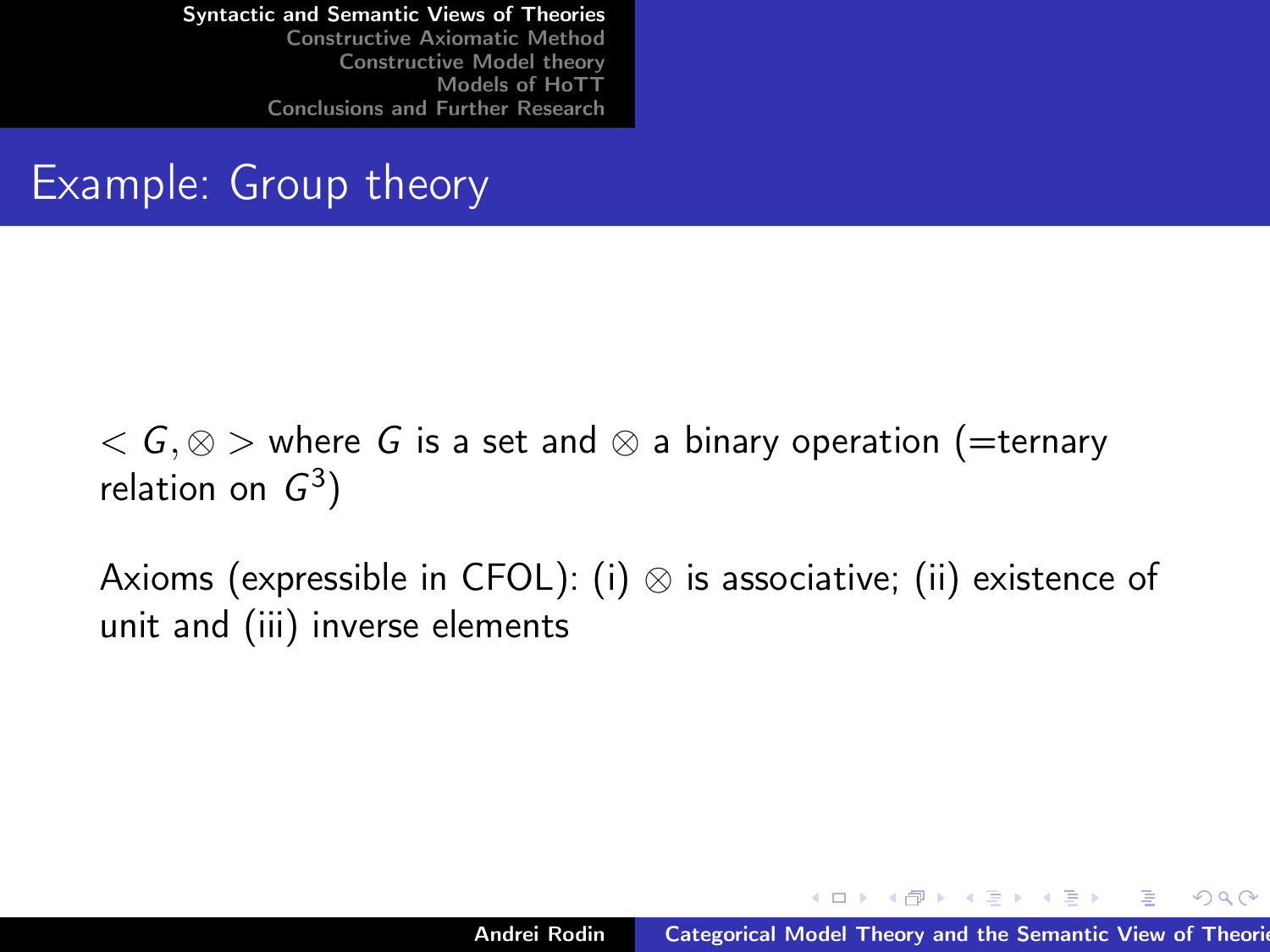[Constructive Axiomatic Method](#page-9-0) [Constructive Model theory](#page-14-0) [Models of HoTT](#page-27-0) [Conclusions and Further Research](#page-42-0)

#### Practical outcome (in formalizing science for scientific needs): poor

メロト メタト メミト メミト

重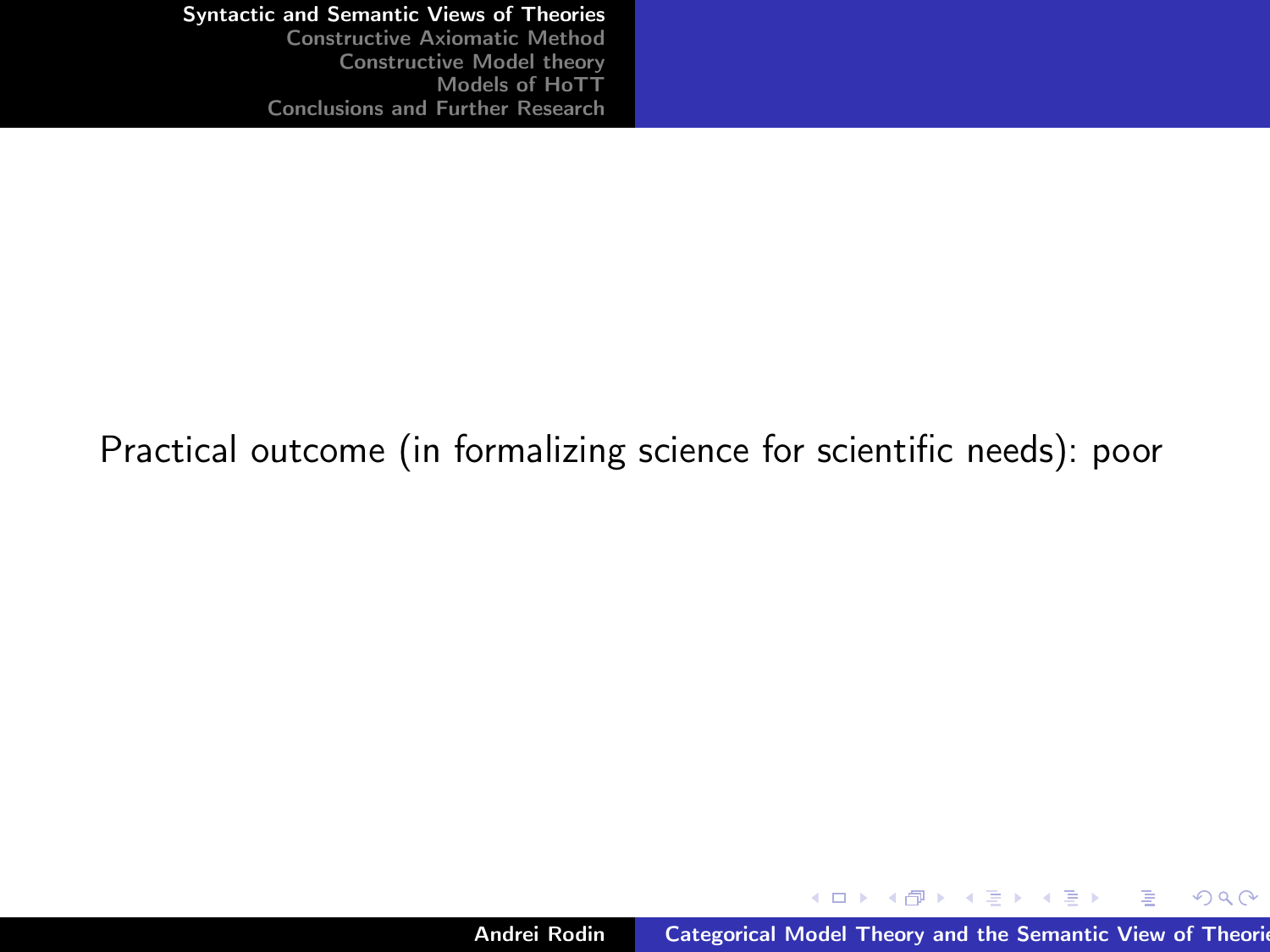[Constructive Axiomatic Method](#page-9-0) [Constructive Model theory](#page-14-0) [Models of HoTT](#page-27-0) [Conclusions and Further Research](#page-42-0)

#### Hans Halvorson

"Scientific Theories" (forthcoming). The controversy between syntactic and semantics approaches is artificial. . . . Suppes' Bourbaki-style semantic presentation of theories is language-dependent and gives little or no advantage. The "semantic view" arguments is are no longer relevant in the presence of formal theories of semantics.

イロメ マタメ マラメ マラメ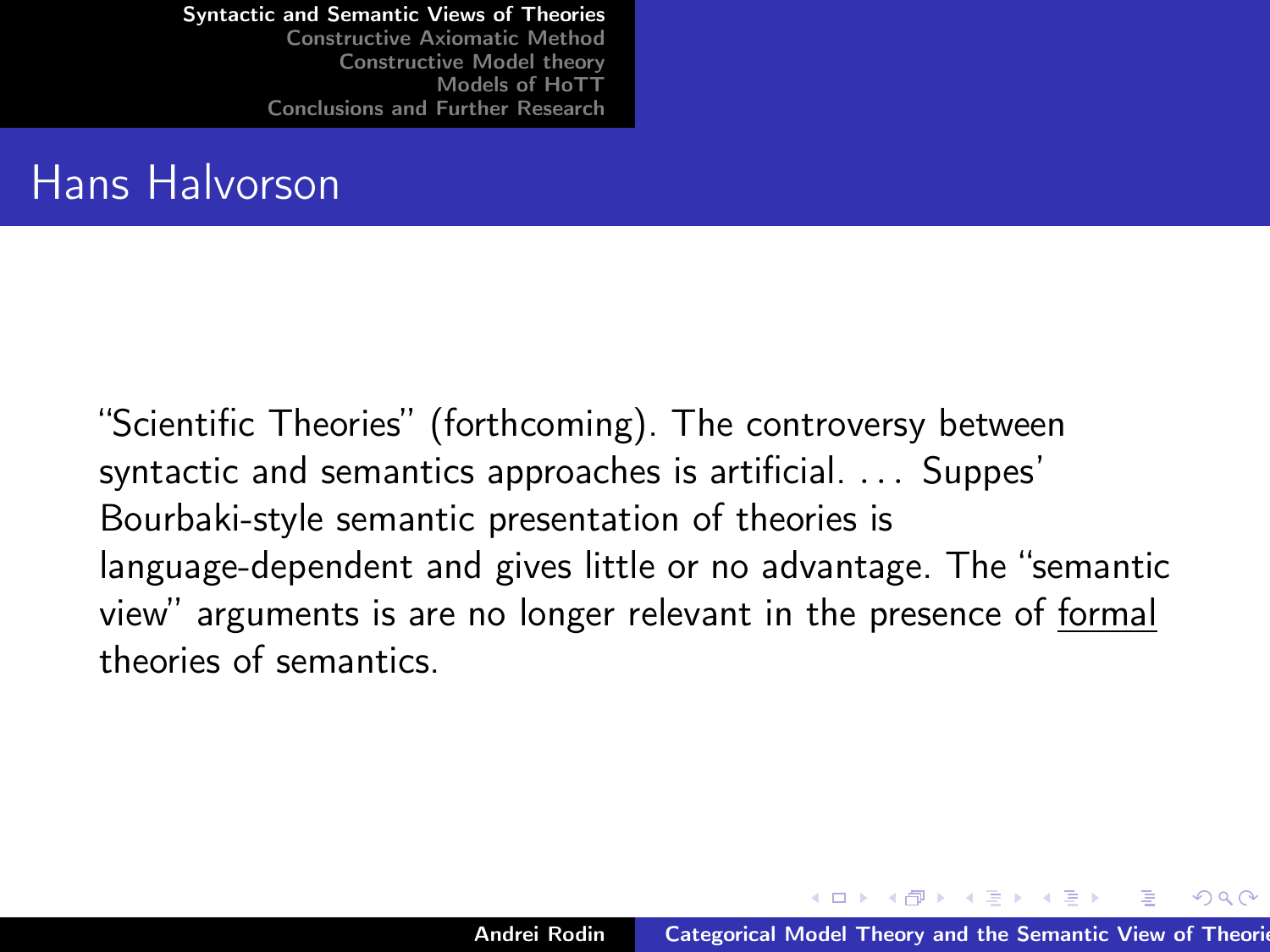#### Hilbert-style and Gentzen-style axiomatic presentation

- $\triangleright$  Hilbert: many axioms and a single rule (MP). Ex.: ZF, Tarski's Elementary Geometry and similar
- Gentzen: many rules and few (possibly no) axioms (= rules with the empty assumption). Ex. Natural Deduction, Euclid's geometry, HoTT

<span id="page-9-0"></span>イロメ マ母 トラ ミュート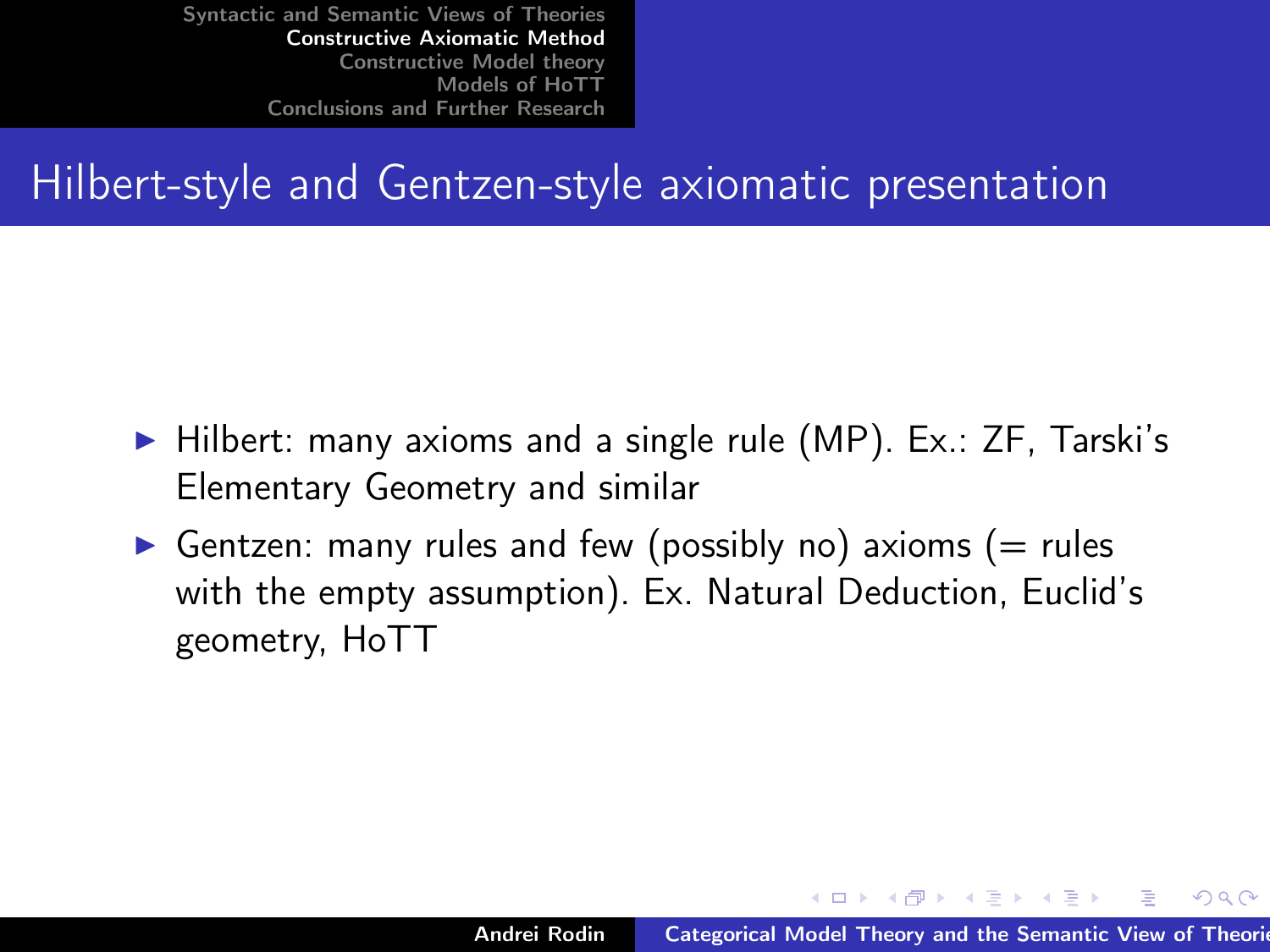

To use the G-style systems for non-logical theories (by allowing for non-logical rules).

メロト メ母 トメ ミト メ ヨト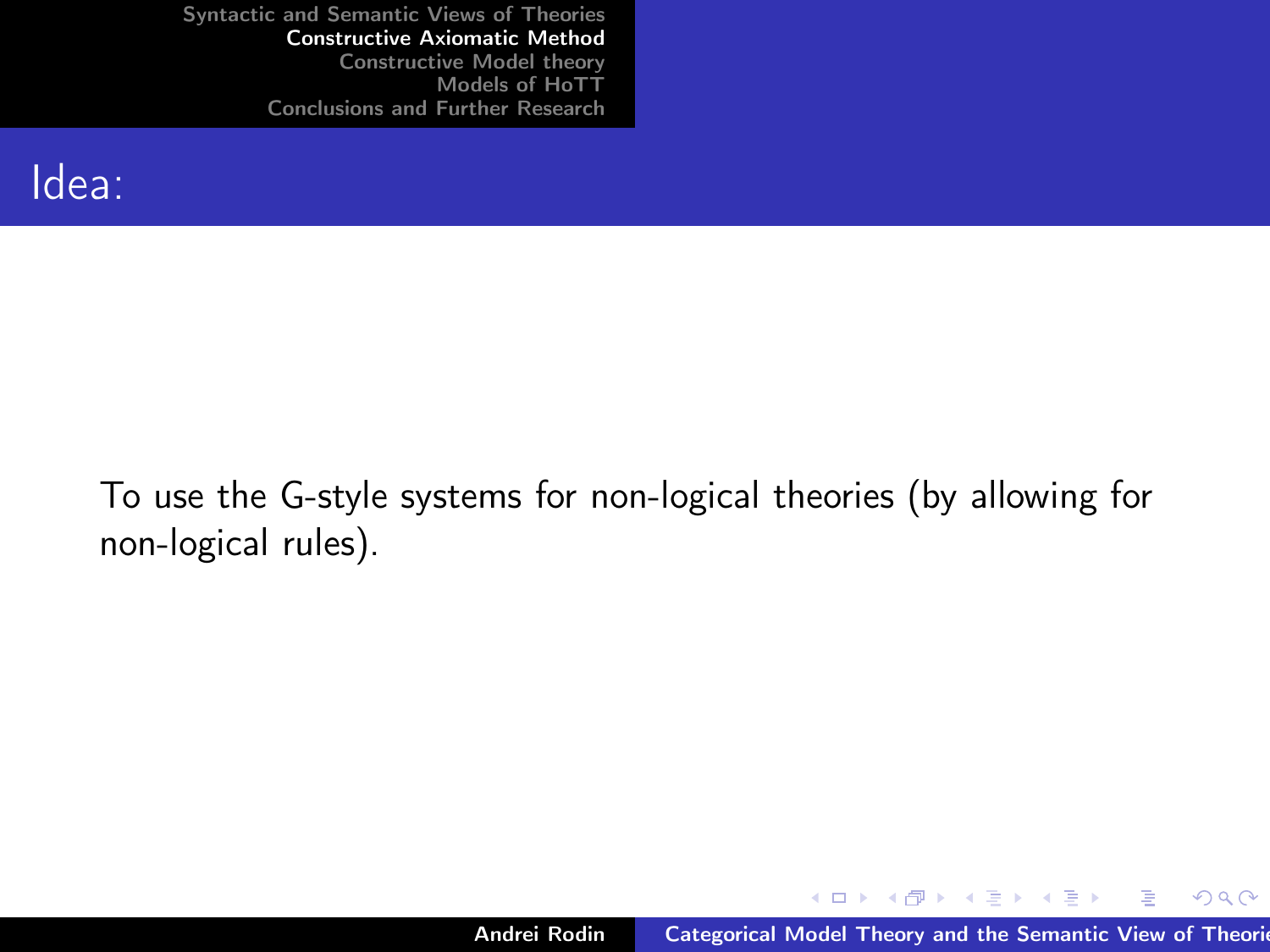## Desiderata for a formal framework for Physics

- $\triangleright$  support deduction from first principles (first elements), including non-propositional ones (primitive objects, types, etc.);
- $\triangleright$  combine logical rules with constructive rules for non-propositional objects;
- $\triangleright$  support thought-experimentation and experimental design.

イロメ イ部メ イヨメ イヨメ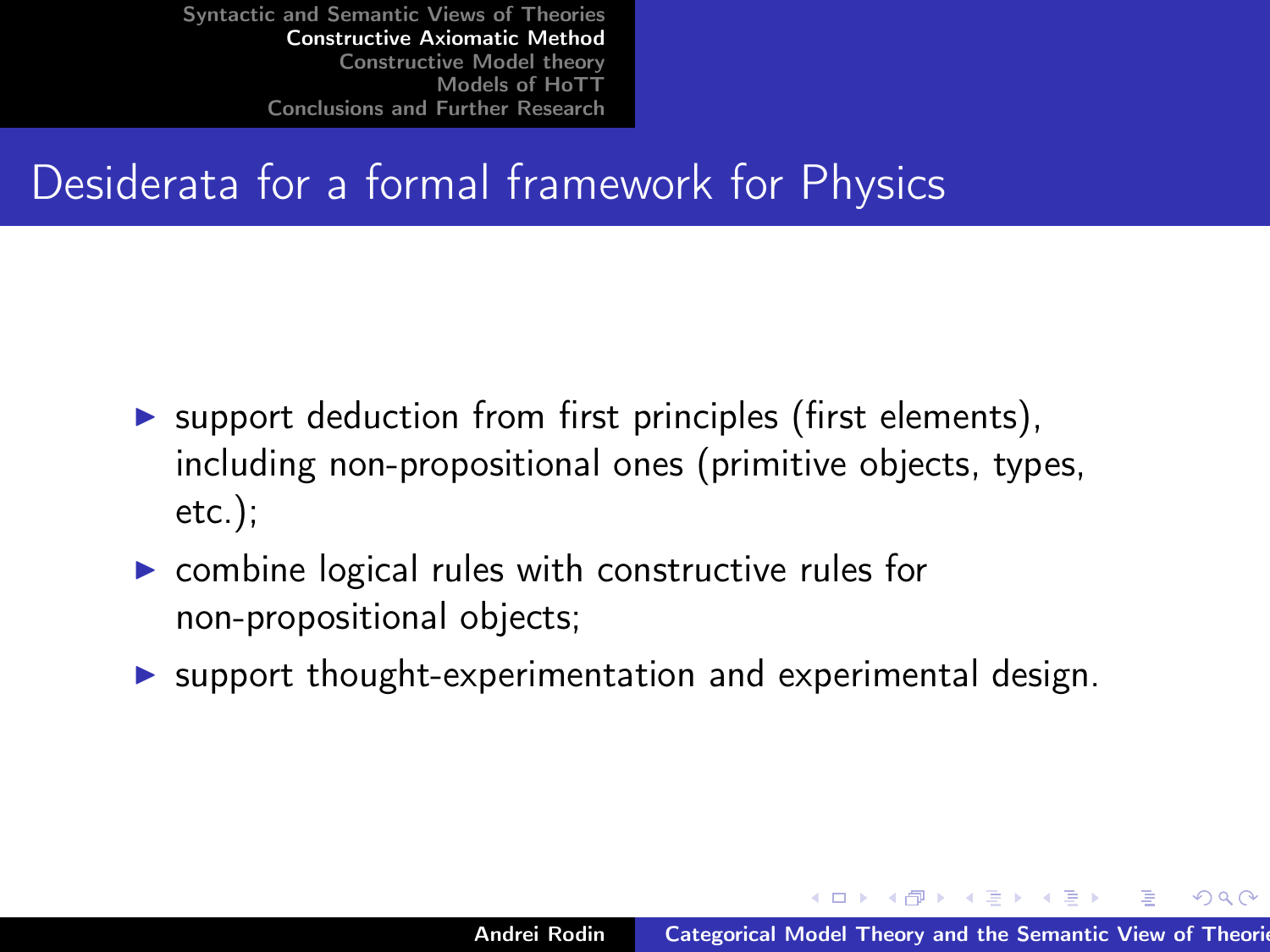# Constructive axiomatic method (arXiv:1408.3591 forthcoming in Logique et Analyse)

Theories satisfying the above desiderata I shall call constructive axiomatic theories.

イロメ イ母 トラ ミン マチャー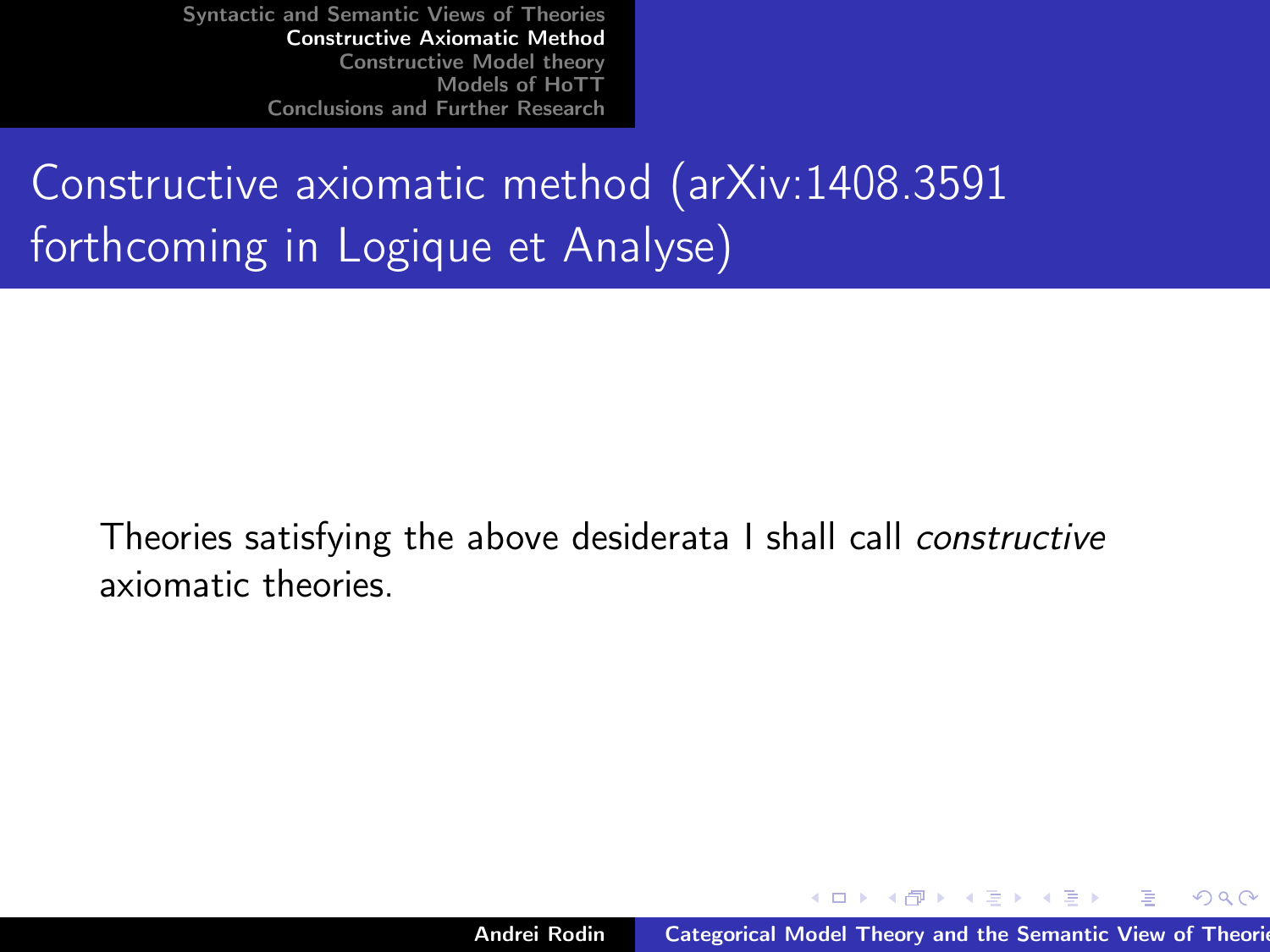An additional reason to prefer the Gentzen style: computability. Ex.: Cubical Type theory (Univalence Axiom is replaced by new rules).

メロト メ母 トメ ミト メ ヨト

 $2Q$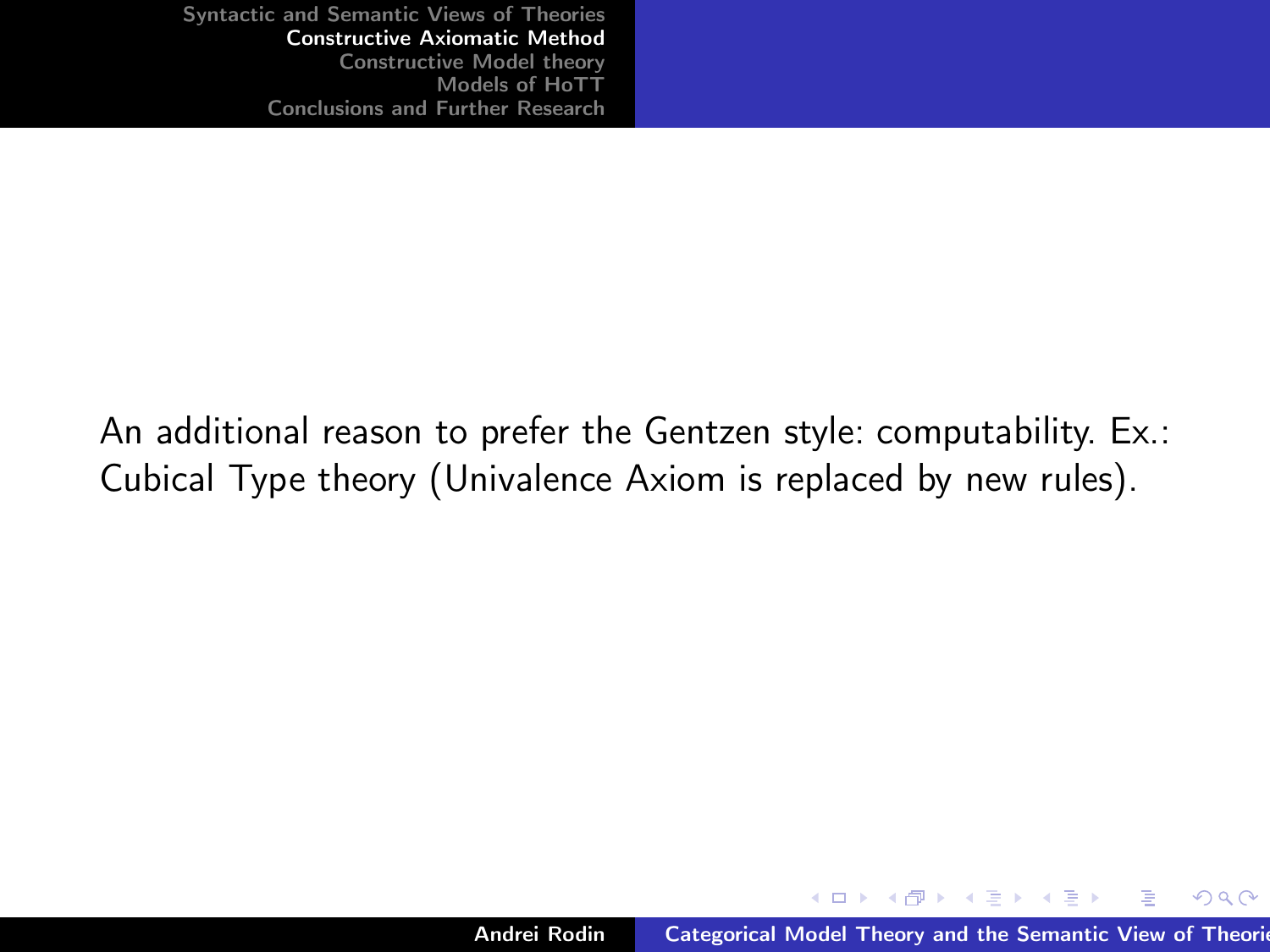## Constructive Model theory informally

"Low-level" physical models of constructive theories are concrete methods for conducting particular experiments (Fraassen's "experimental design") and making observations.

Even if the sole purpose of experiments and observation is to give yes-no answers to certain questions an experiment and an observation need to be designed. Experimental design cannot be effective if it is done only by trials and errors.

<span id="page-14-0"></span>イロメ マ母 トマ ミメ マ ミメー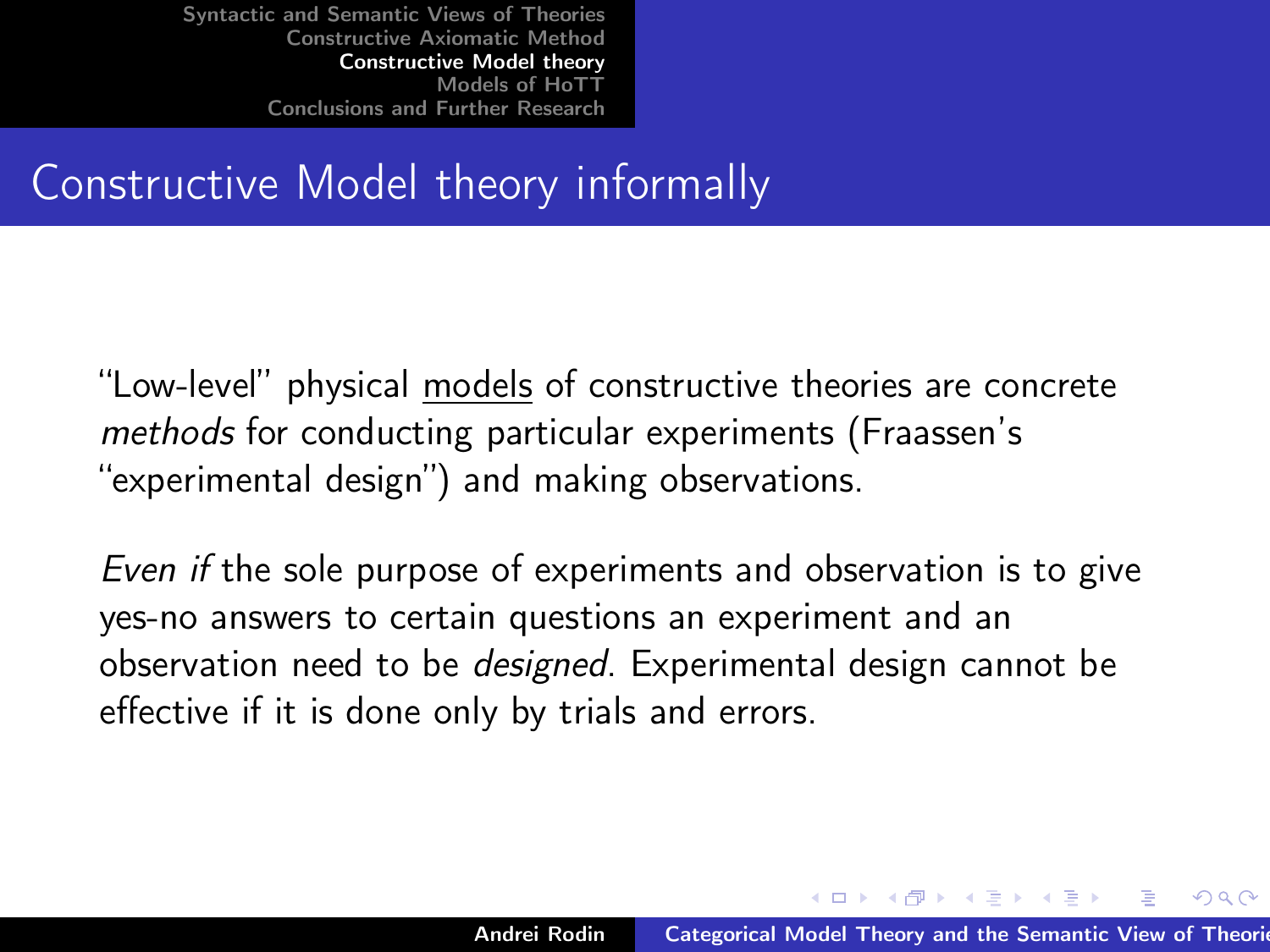## Hintikka 2011 on the (standard) Axiomatic Method

"The class of structures that the axioms are calculated to capture can be either given by intuition, freely chosen or else introduced by experience."

イロメ マ母 トラ ミュート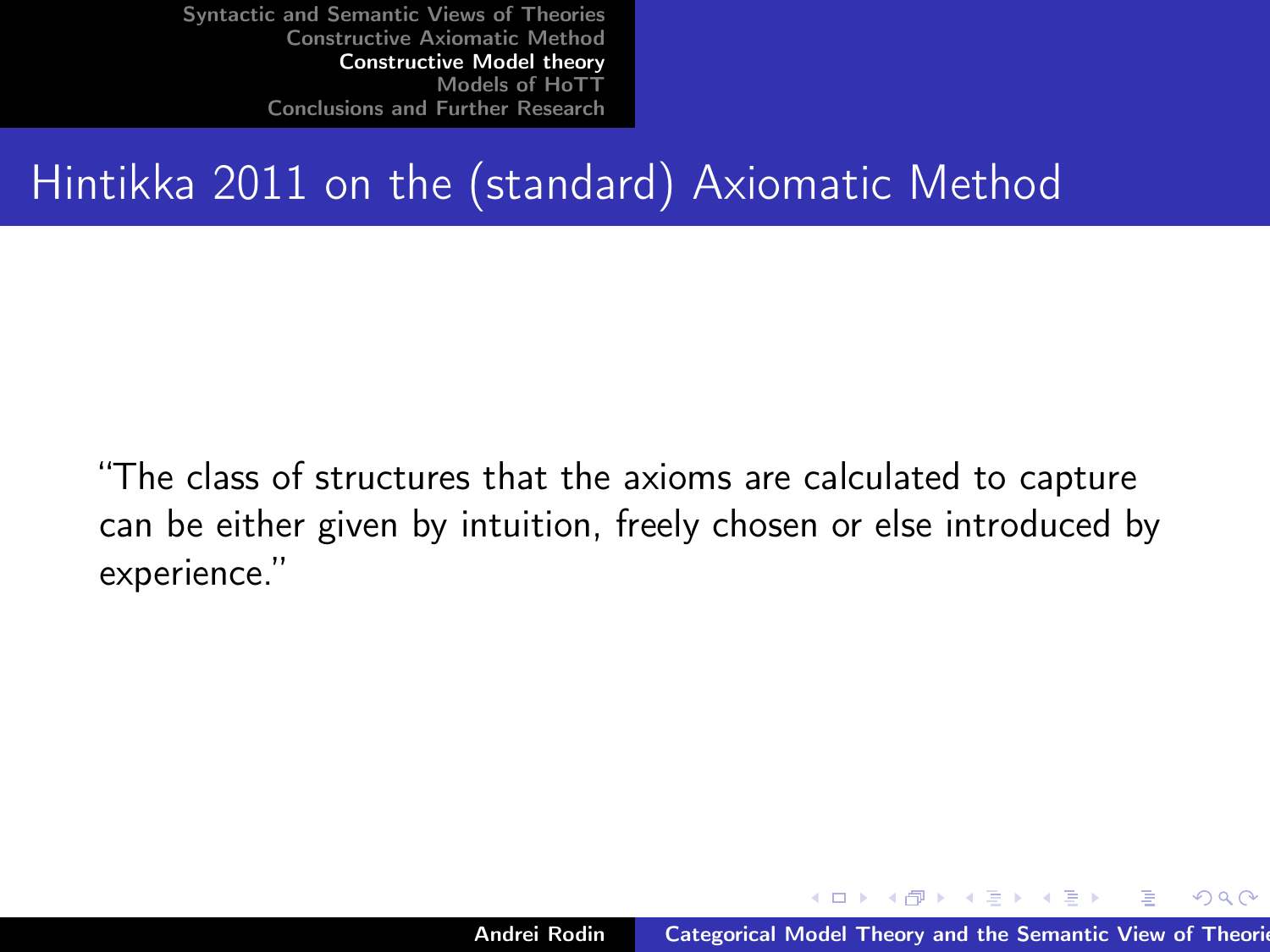Thought-experimentation without following certain adopted rules (which are not fixed once and for all) is trivial and does not meet scientific needs. Material experimentation is always rule-based, which allows experiments to be reproducible.

イロメ マ母 トラ ミュート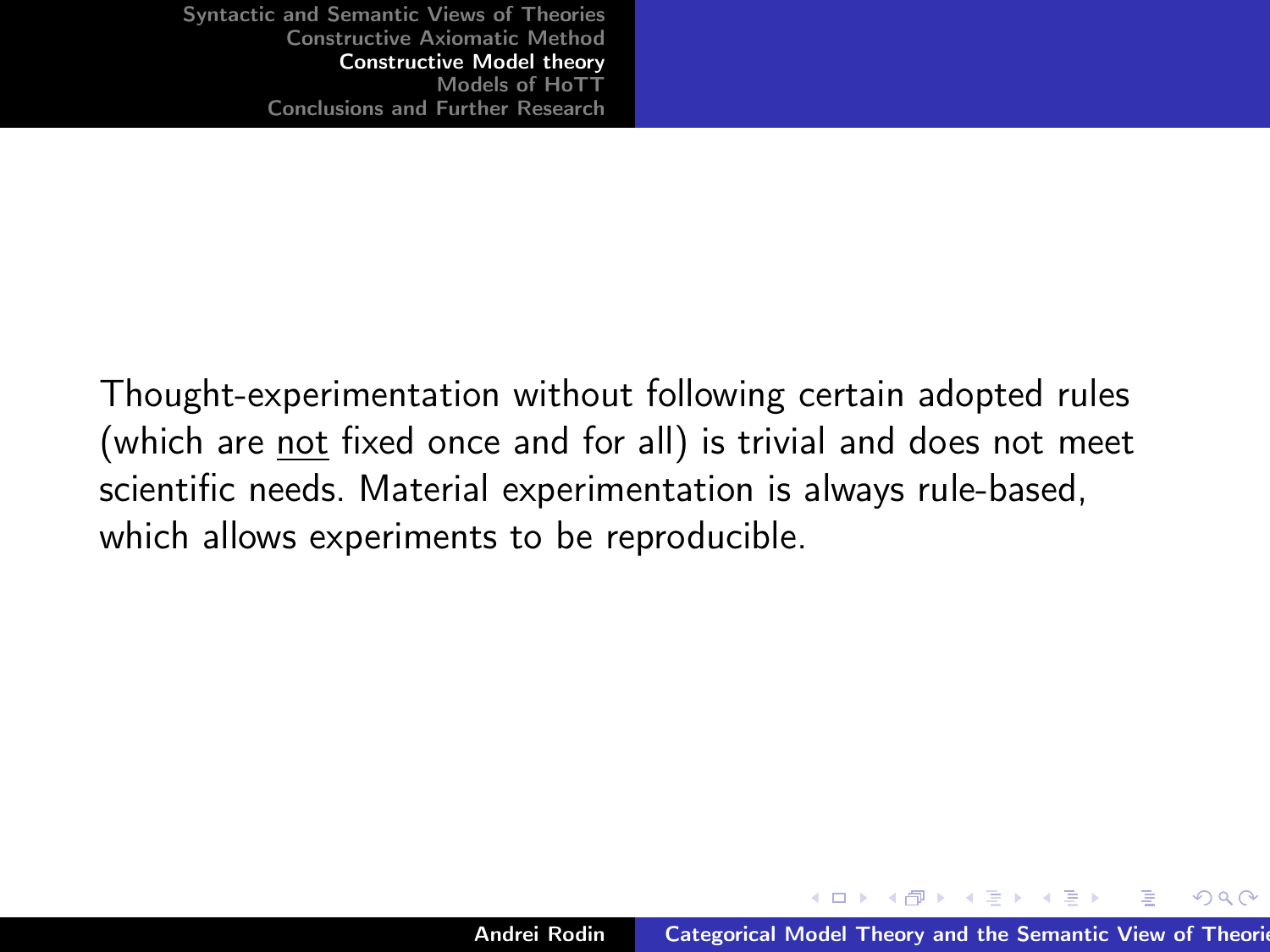#### Tarski-style Model theory

 $Model \models Theory$ in words: The Model *satisfies*  $($  = makes true) the corresponding Theory.

Interpretation : Signature  $\rightarrow$  Structure where a *signature* is a list of non-logical constants (provided with an additional information identifying each symbol as either an individual constant, or a function constant or a relation constant).

イロメ イ母 トラ ミン マチャー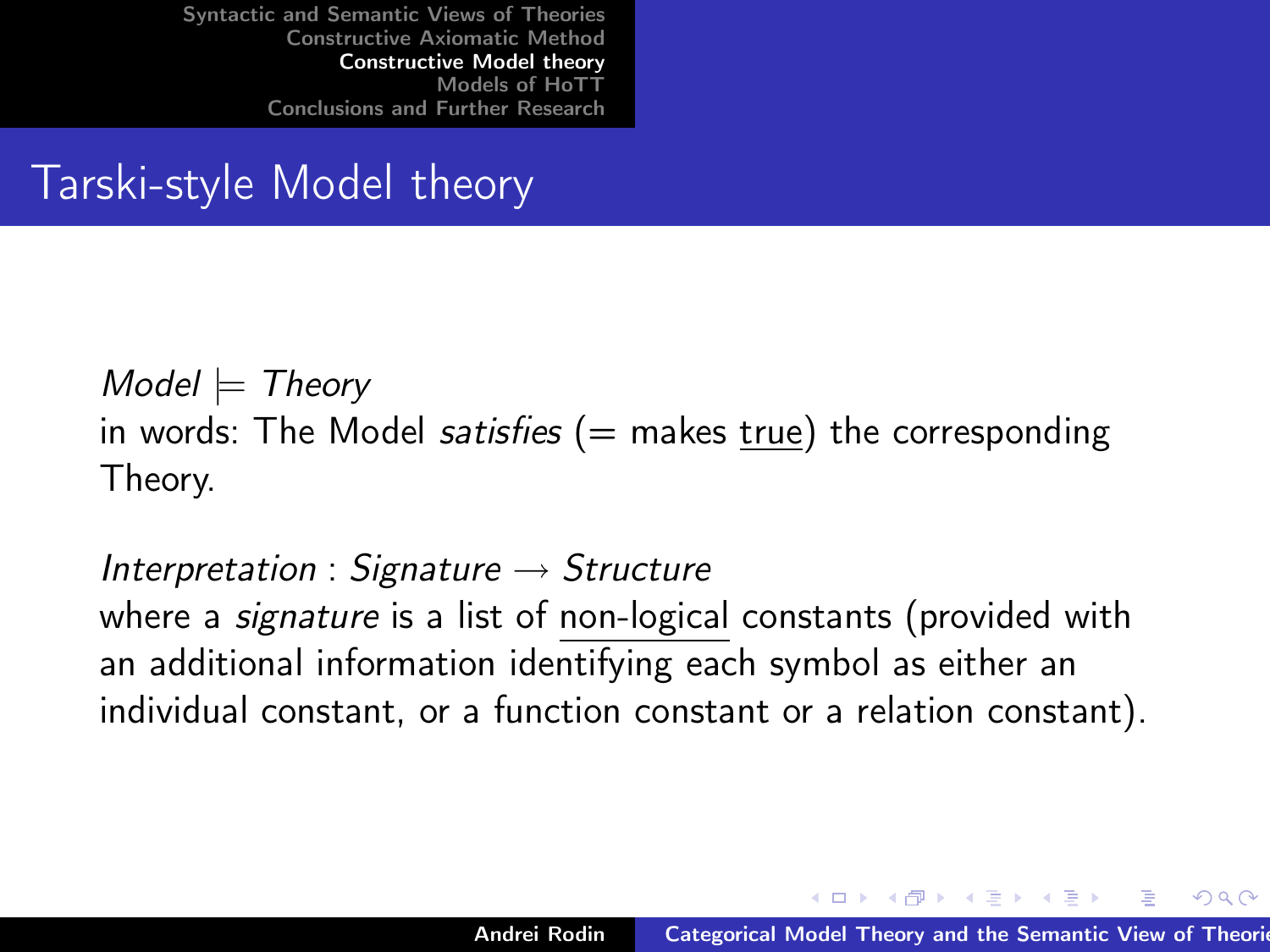## Assumptions 1-2

- A theory is a system of formal sentences ( $=$  sentential forms), which are satisfied in a model:
- $\triangleright$  Semantics of *logical* terms is rigidly fixed: interpretation concerns only non-logical terms.

Two distinct points of a straight line completely determine that line

If different points A,B belong to straight line a and to straight line b then a is identical to b.

イロメ マ母メ マミメ マミメ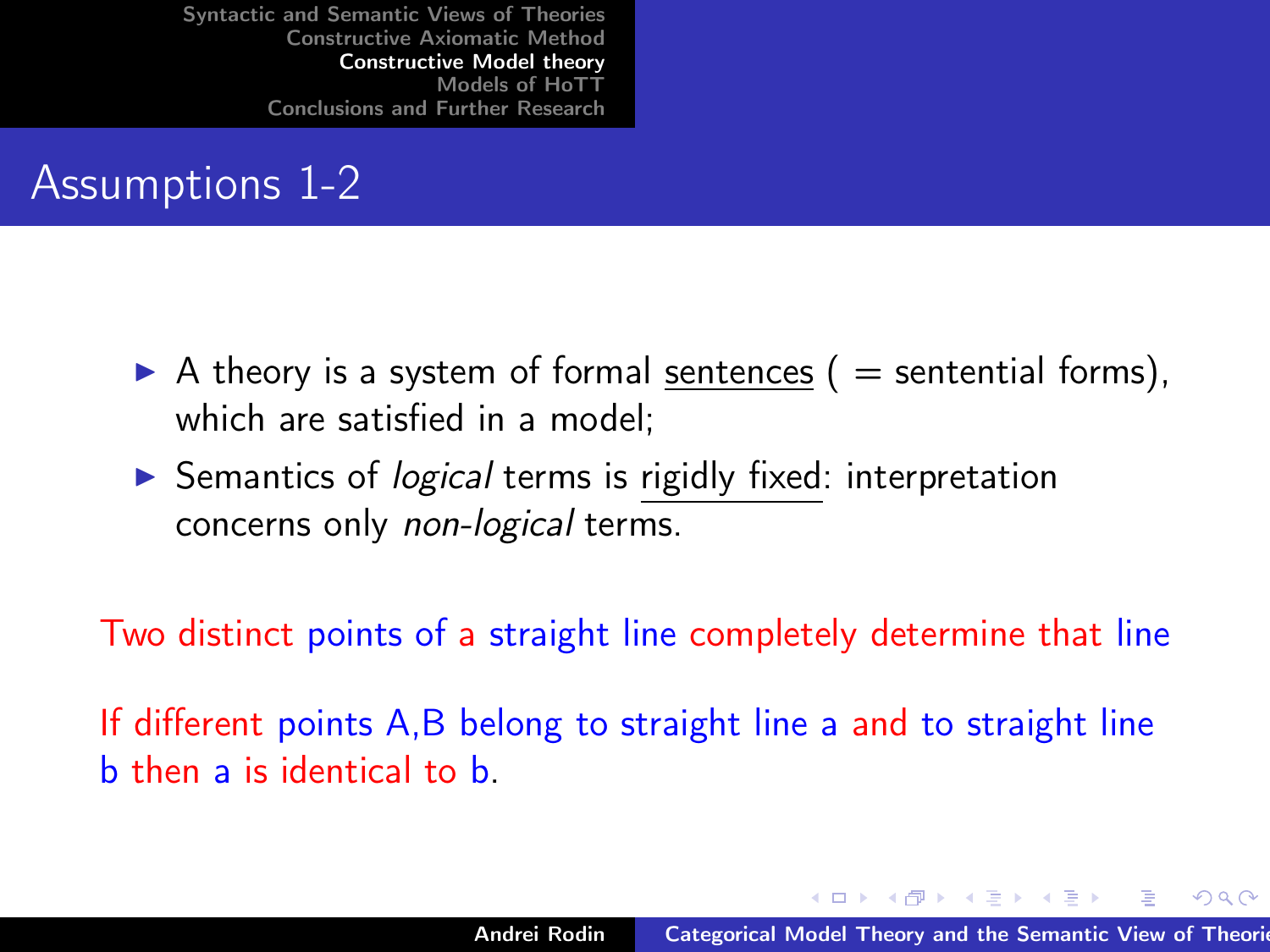#### Assumption 3

Structures are set-theoretic structures.

Andrei Rodin **[Categorical Model Theory and the Semantic View of Theories](#page-0-0)** 

イロト イ部 トイミト イミト

重

 $2Q$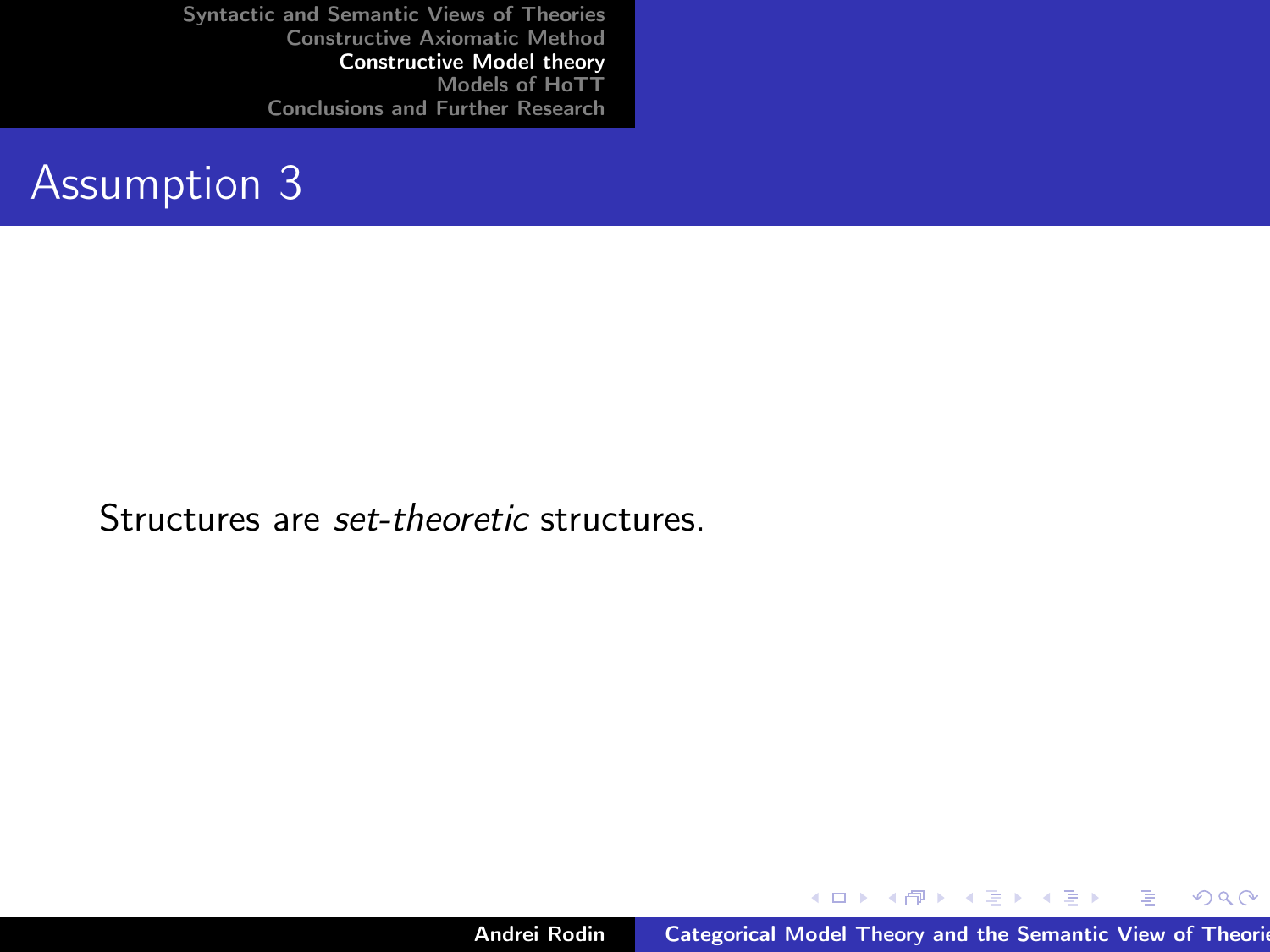#### Lawvere 1963: Functorial Semantics of Algebraic Theories

Idea: use categories instead of signatures (thus blurring the distinction btw. logical and non-logical terms)

Algebraic (Lawvere) theory: category LT with finite products and distinguished object  $X$  s.th. every object  $A$  in  $C$  is isomorphic to  $X<sup>n</sup>$  for some finite number *n*.

Model:  $LT \rightarrow SET$  that preserves finite limits. Generalized Models:  $LT \rightarrow C$  where C has finite limits.

イロメ マ母メ マミメ マミメ

へのへ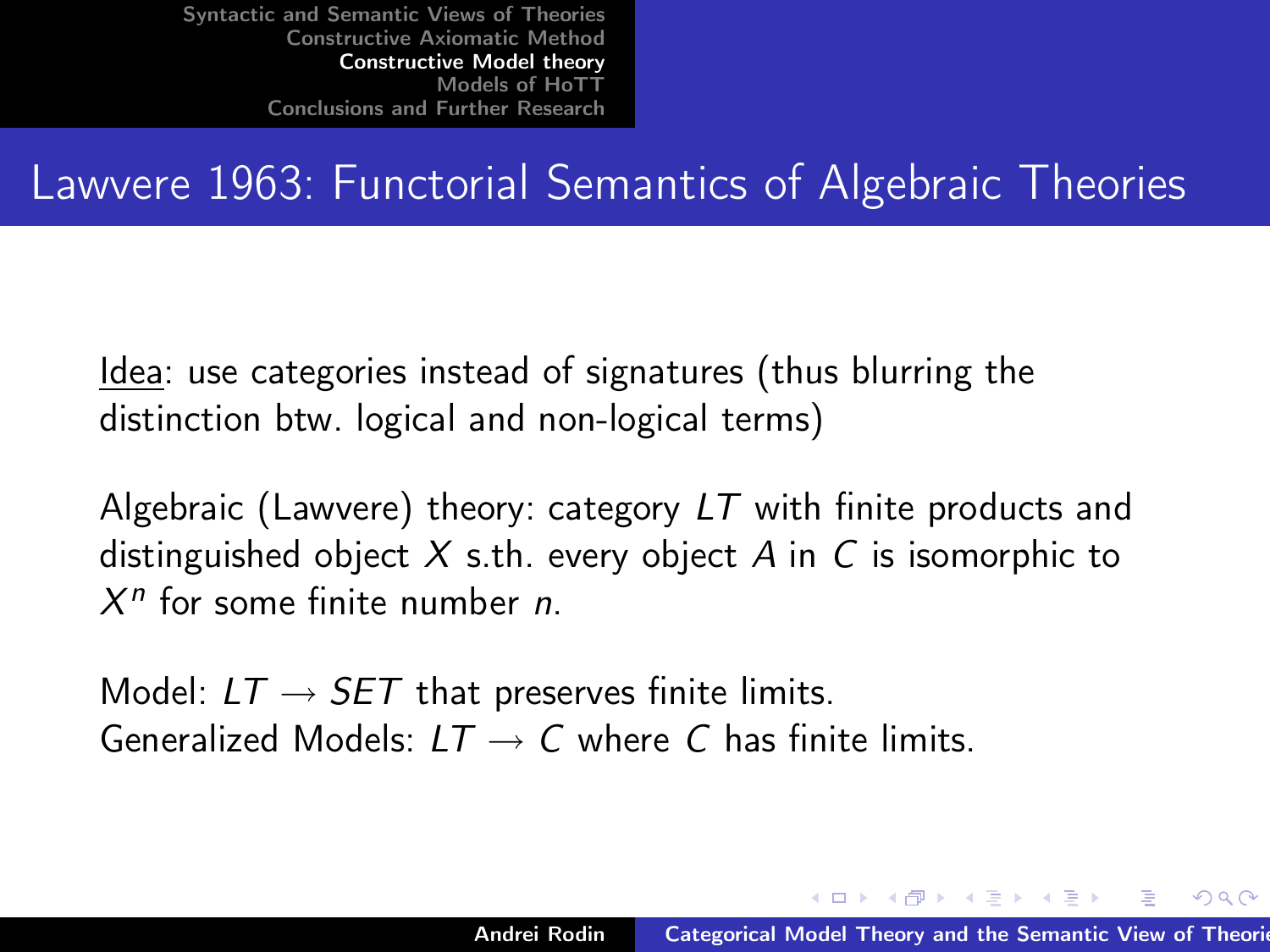## Sketches (Ehresmann, Bar et al.

Observation: Even if (small) category C does not have (co)limits the presheaf category  $\hat{C} = [C, SET]$  does. This allows for using sketches "instead of" theories.

イロメ イ母 トラ ミン マチャー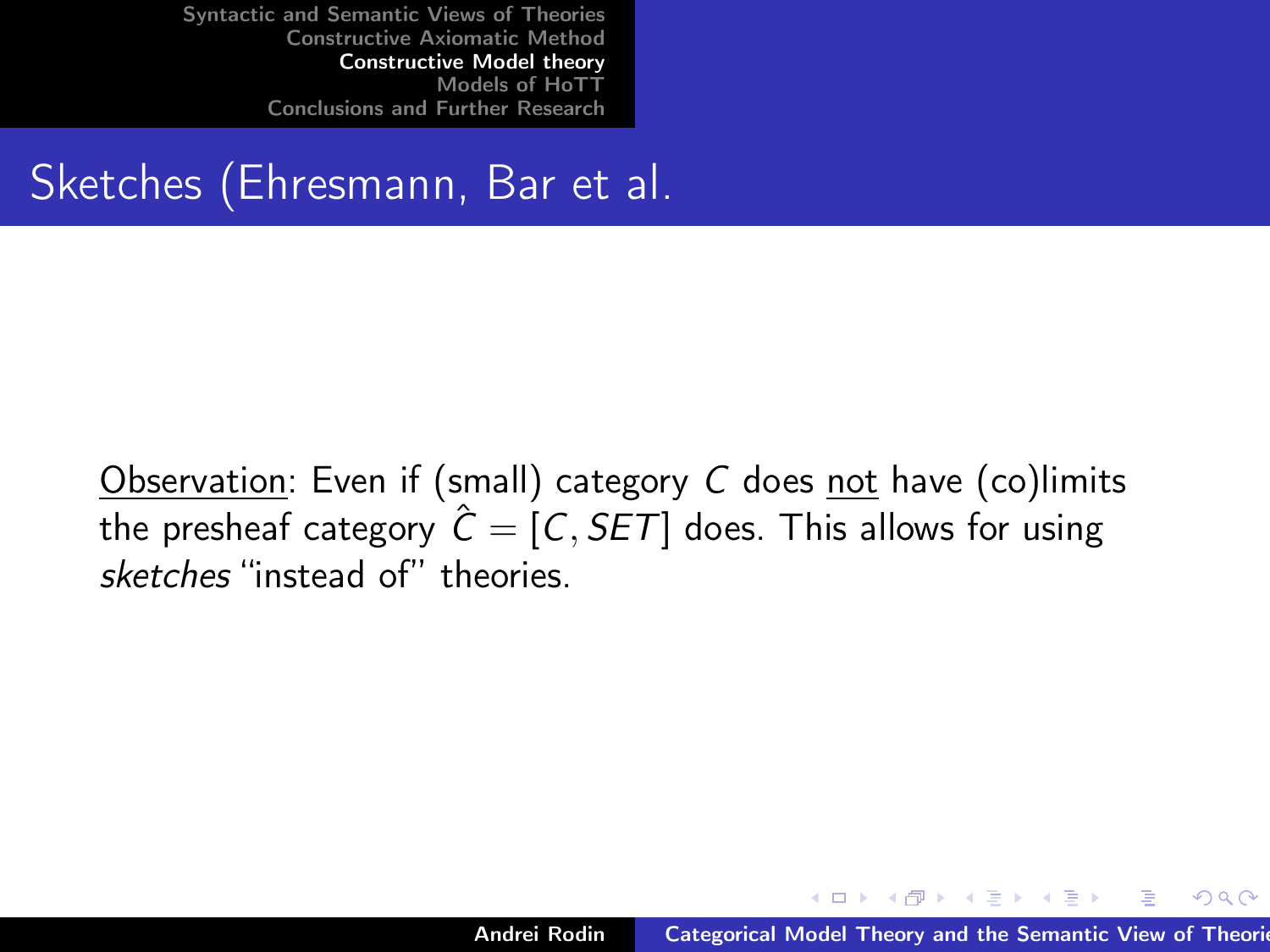## Syntactic aka Classifying aka "Walking" Categories

Idea: a category "freely generated from the given syntax"

contexts are objects, substitutions of variables are morphisms

イロメ マ母 トラ ミュート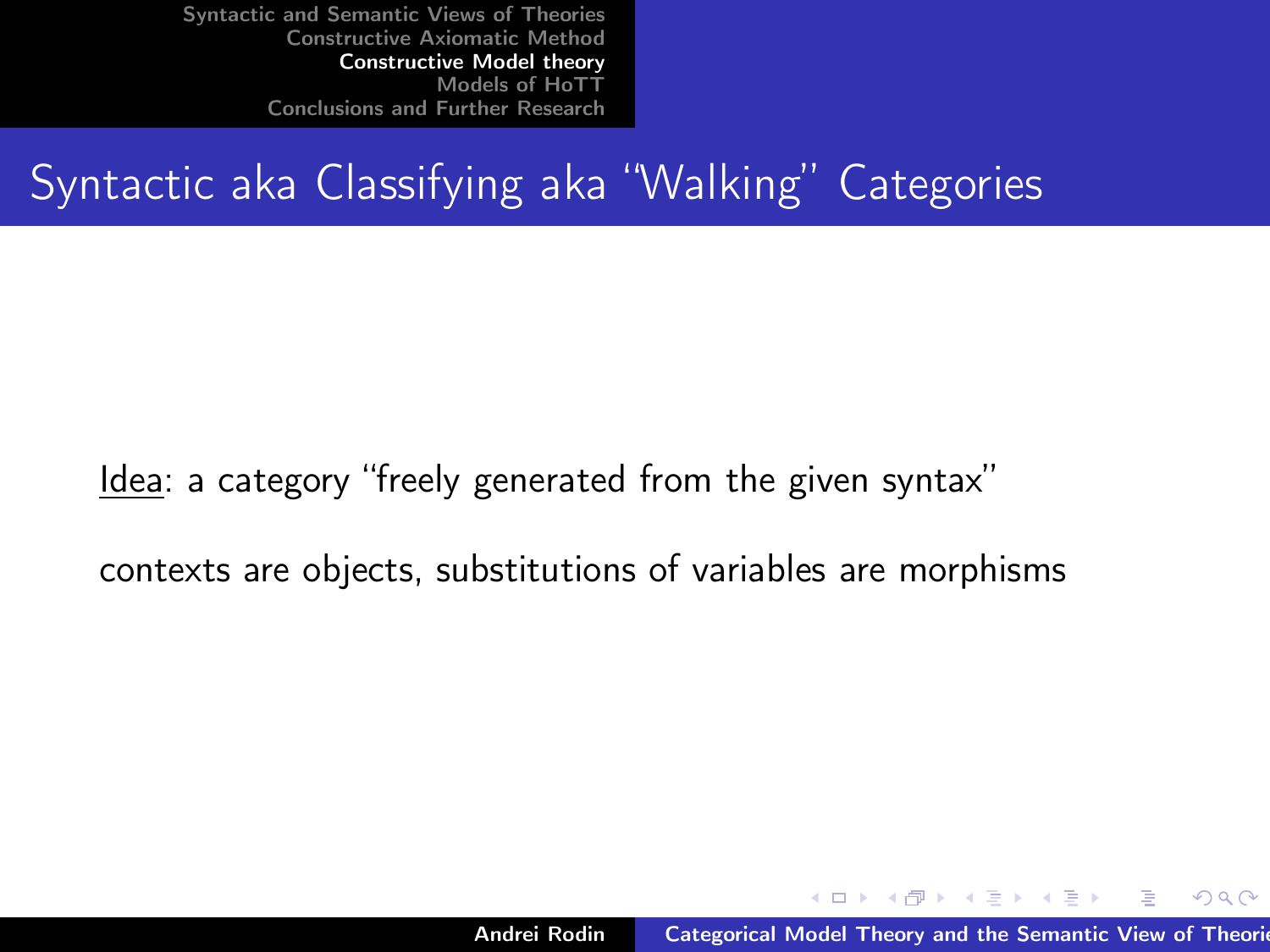#### Generic Models

Universal property:  $Synt(T)$  is *initial* in  $Mod(T)$ 

(Elephant D1.4, Th. 1.4.6)

メロト メタト メミト メミト

 $298$ 

隱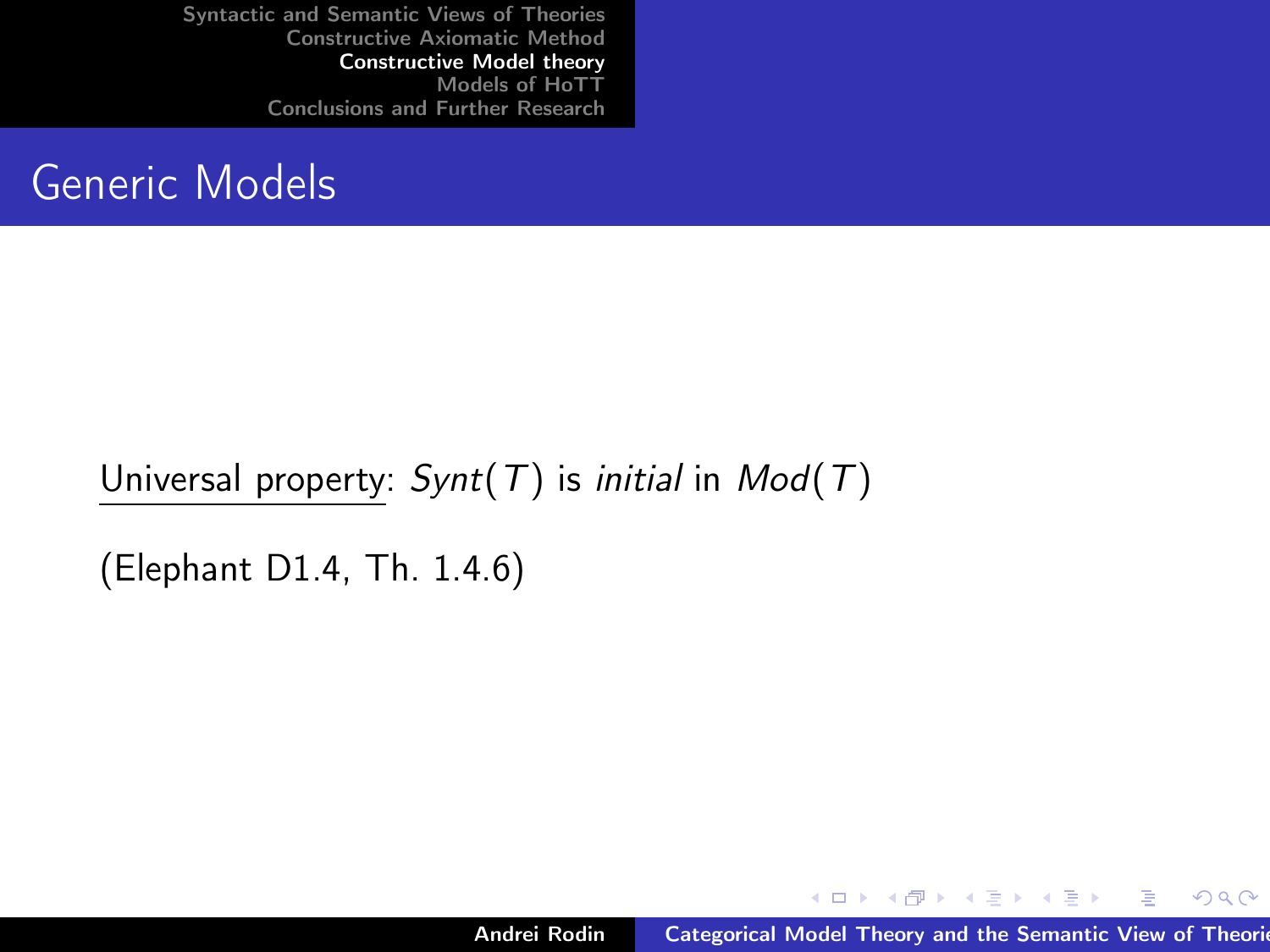#### Internal Language

Categories 
$$
\frac{\text{Lang}}{\text{Symt}}
$$
 Theories

$$
Model: T \rightarrow Lang(C)
$$

(in Theories)

メロト メタト メミト メミト

重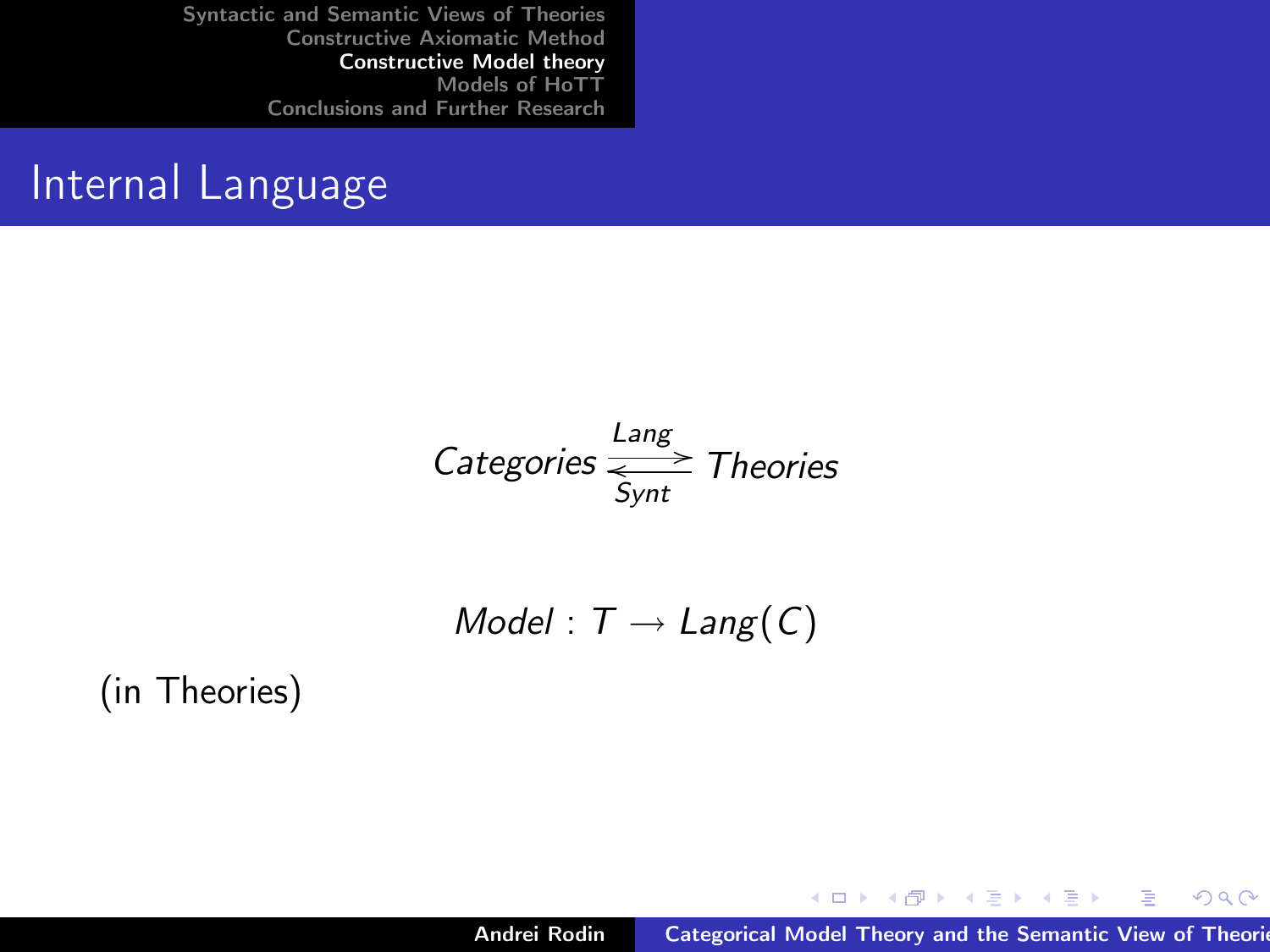#### Problem:

It is not clear whether Tarski's notion of model based on the satisfaction relation and his T-schema covers the functorial notion(s) of model in all cases. Categorical model theory may need an independent philosophical underpinning.

K ロ ▶ K 御 ▶ K 君 ▶ K 君 ▶ ..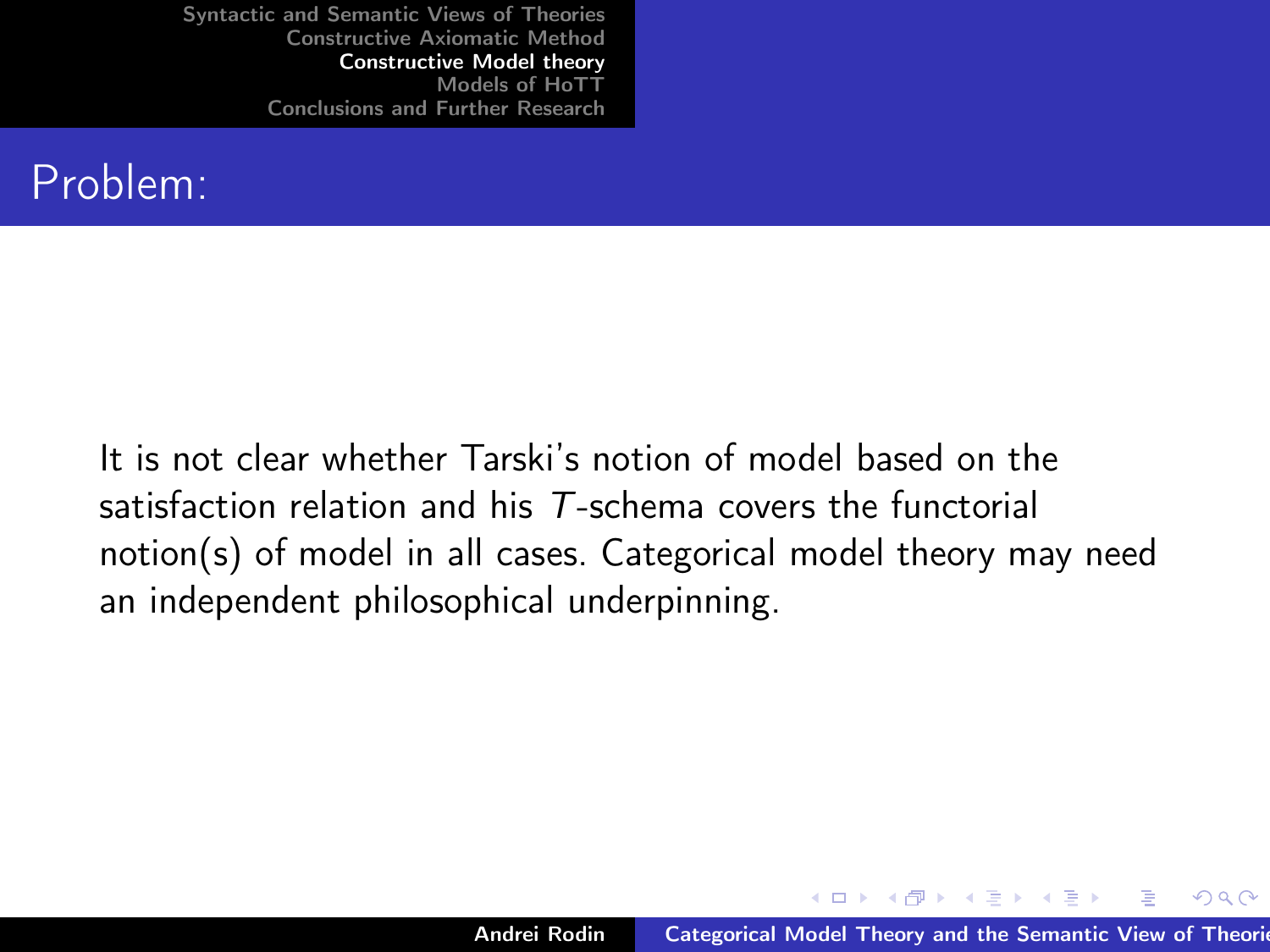

Existing models of Homotopy Type theory are not Tarskian models and cannot be described in terms of the satisfaction relation and the T-schema.

イロト イ団 トメ きょ メ きょう

 $2Q$ 

э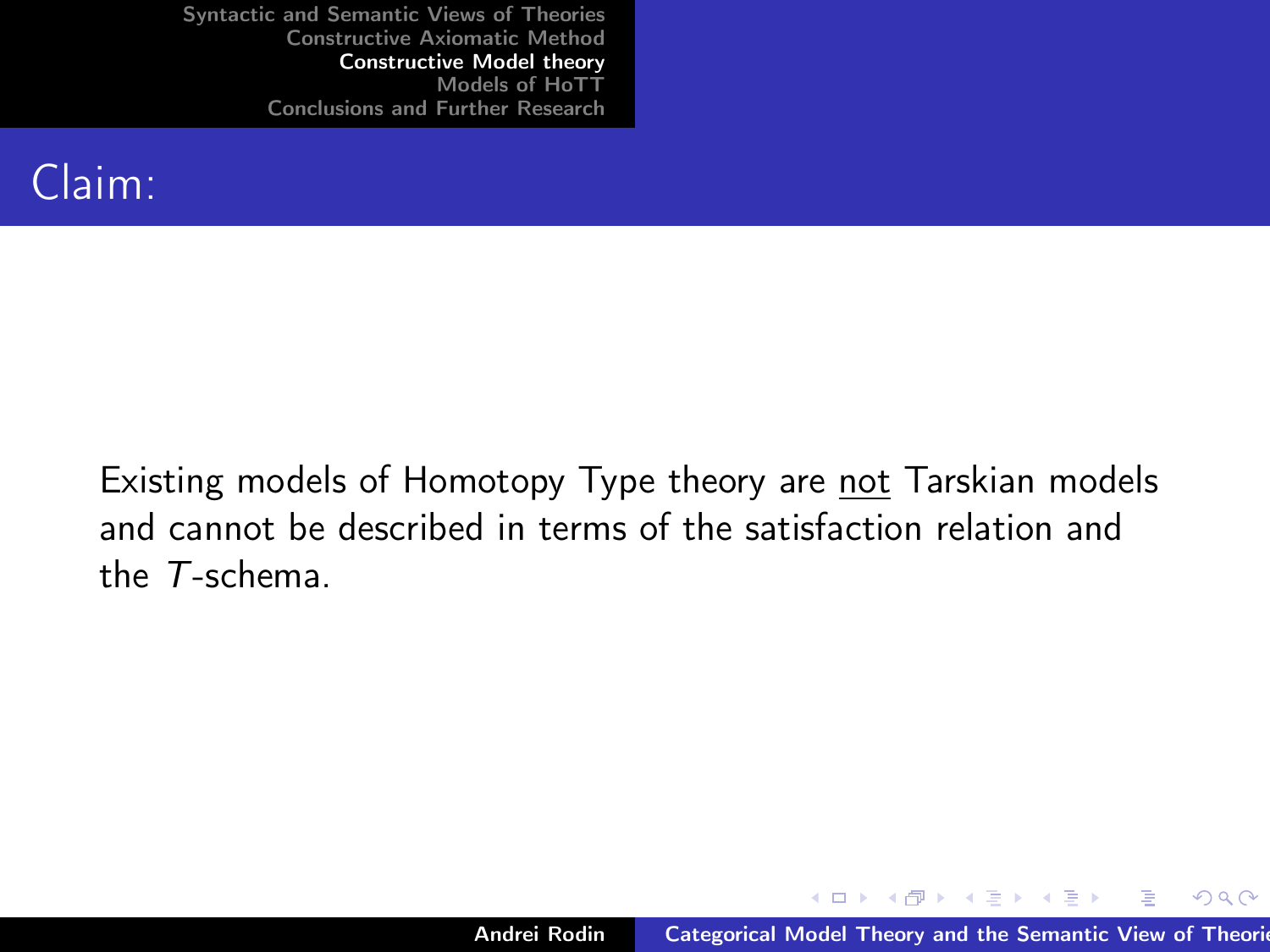## MLTT: Syntax

- $\blacktriangleright$  4 basic forms of judgement:  $(i)$  A : TYPE; (ii)  $A \equiv_{\tau \vee p \in B}$ ; (iii)  $a : A$ ; (iv)  $a \equiv_A a'$
- $\triangleright$  Context : Γ  $\vdash$  judgement (of one of the above forms)
- $\blacktriangleright$  no axioms (!)
- rules for contextual judgements;  $Ex.:$  dependent product : If  $\Gamma, x : X \vdash A(x) : TYPE$ , then  $\Gamma \vdash (\Pi x : X)A(x) : TYPE$

<span id="page-27-0"></span>イロメ マ母 トマ ヨ トマ ヨ トー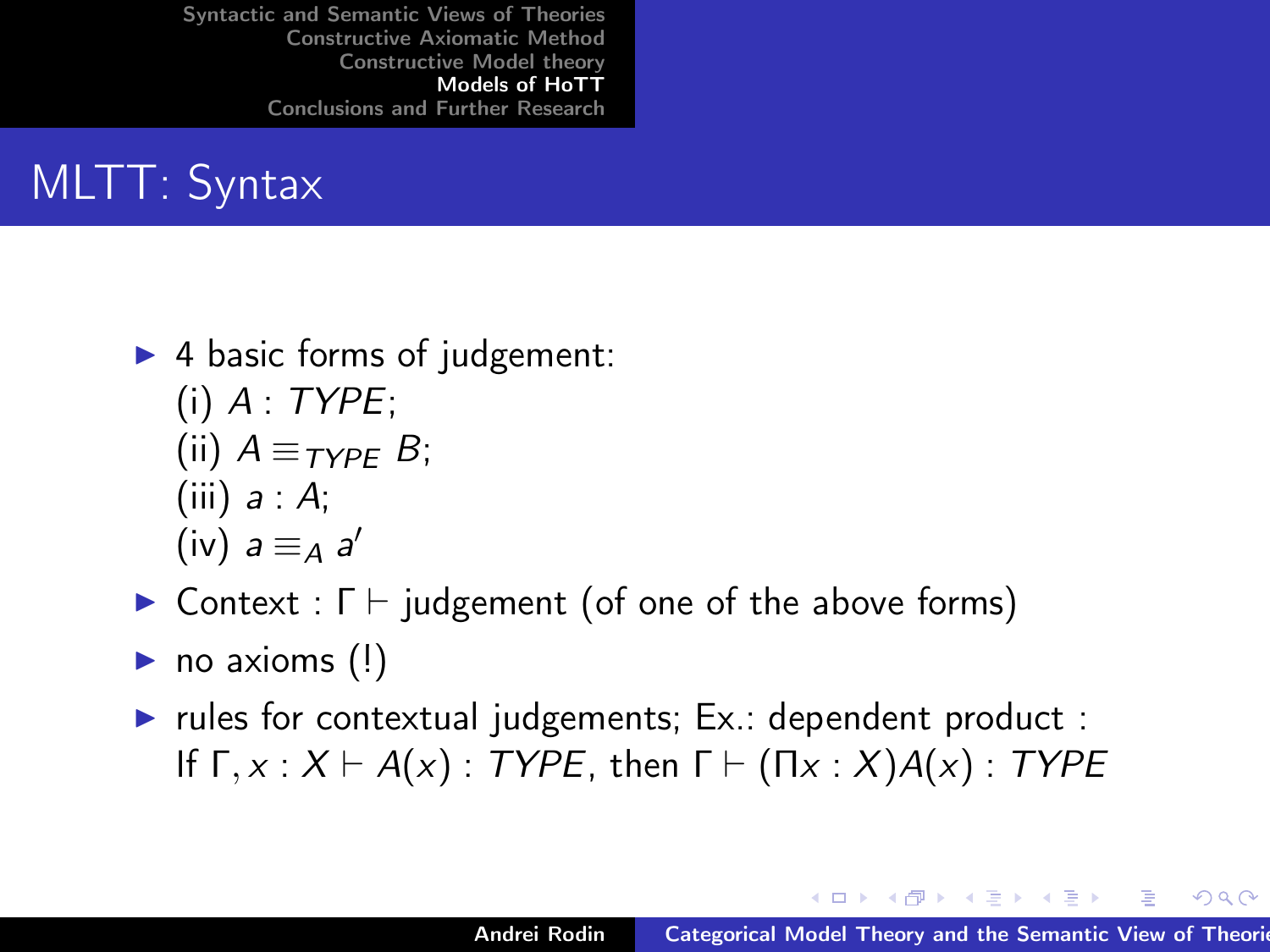## MLTT: Semantics of  $t : T$  (Martin-Löf 1983)

- $\blacktriangleright$  t is an element of set  $T$
- $\triangleright$  t is a proof (construction) of proposition T ("propositions-as-types")
- $\blacktriangleright$  t is a method of fulfilling (realizing) the intention (expectation) T
- $\triangleright$  t is a method of solving the problem (doing the task) T (BHK-style semantics)

イロメ イ母 トラ ミン マチャー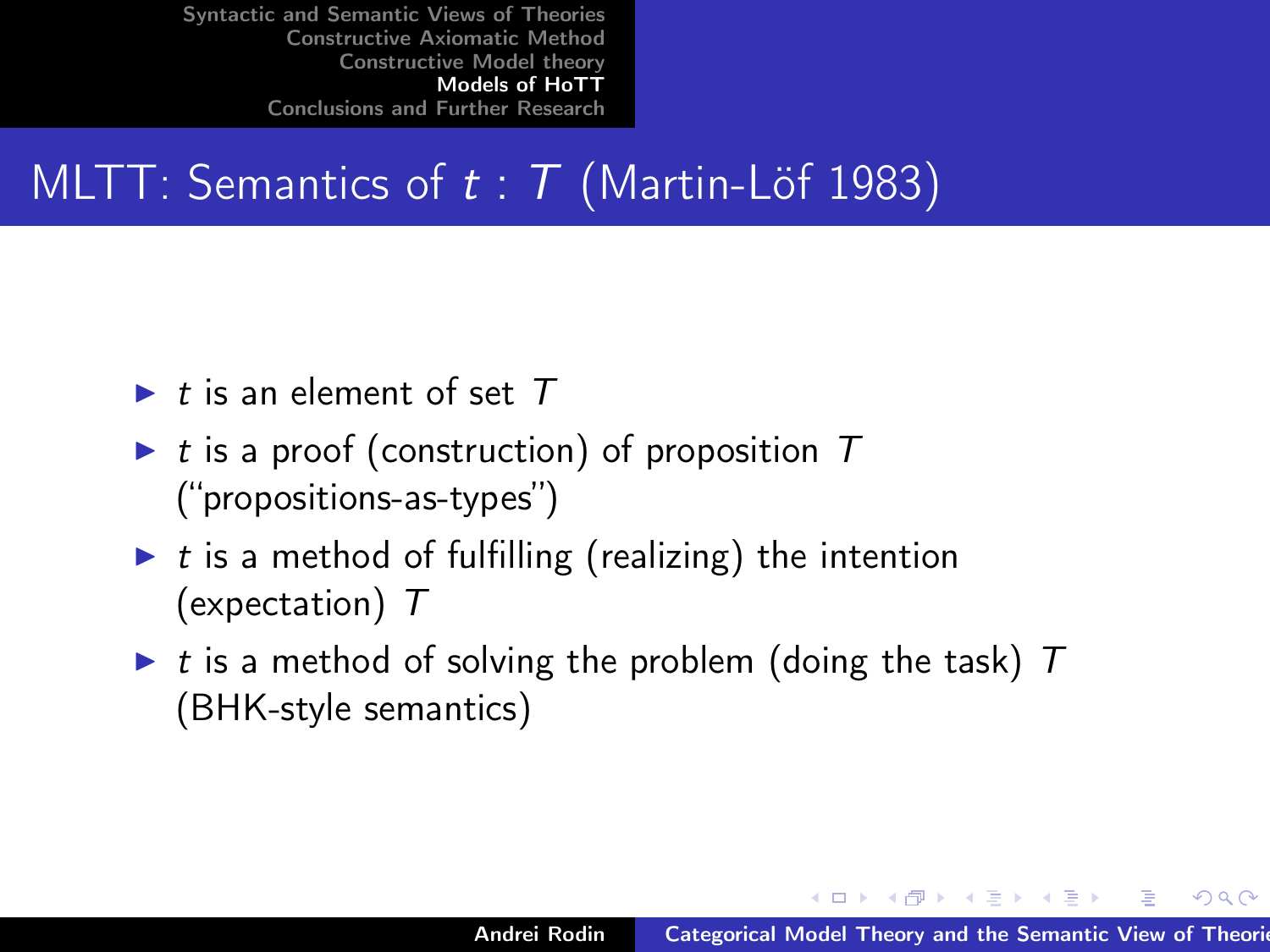## MLTT: Definitional aka judgmental equality/identity

 $x, y$ : A (in words: x, y are of type A)

 $x \equiv_A y$  (in words: x is y by definition)

イロメ マ母メ マミメ マミメ

 $2Q$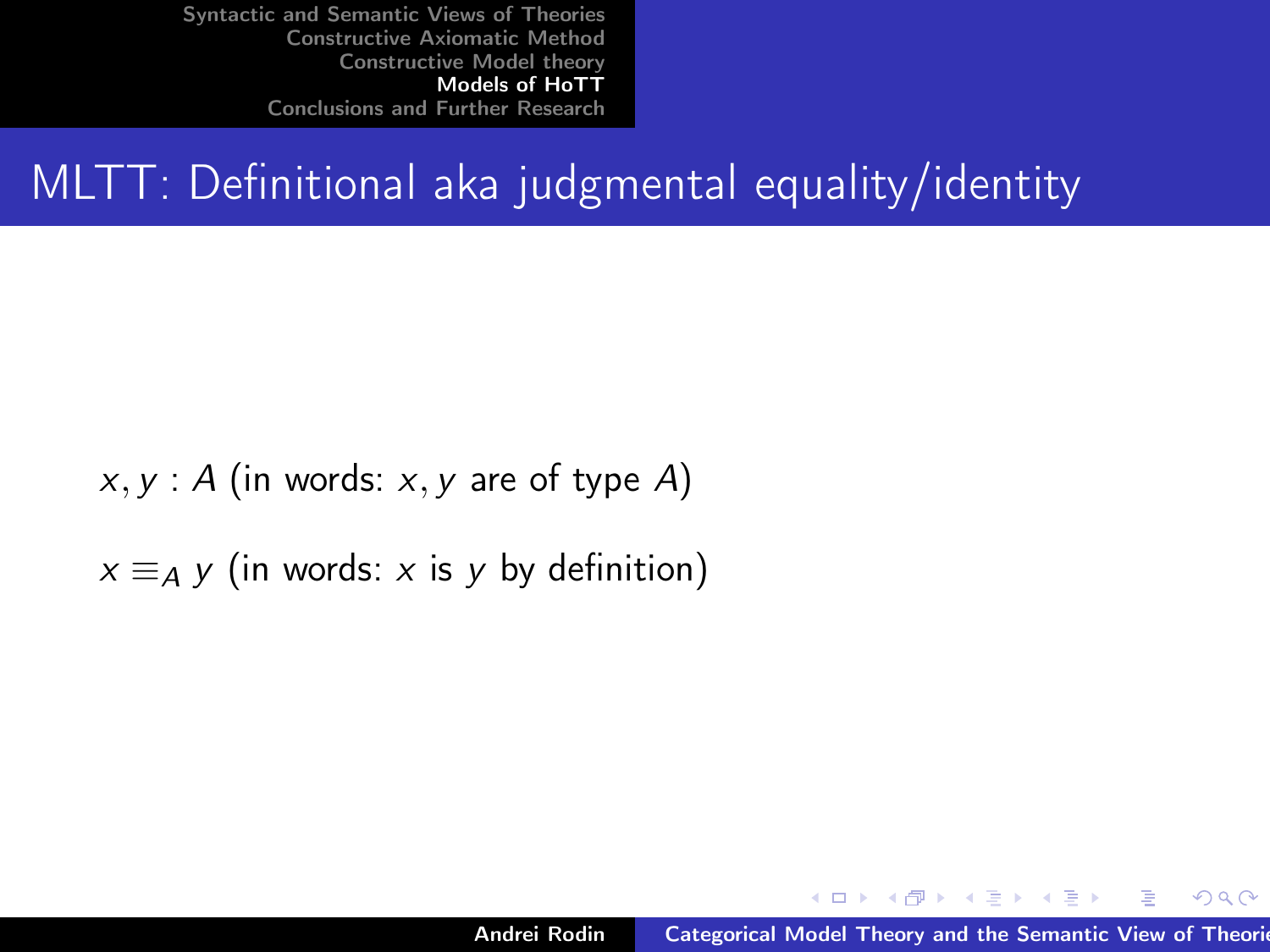## MLTT: Propositional equality/identity

 $p : x =_A y$  (in words: x, y are (propositionally) equal as this is evidenced by proof  $p$ )

イロメ マ母 トラ ミュート

 $2Q$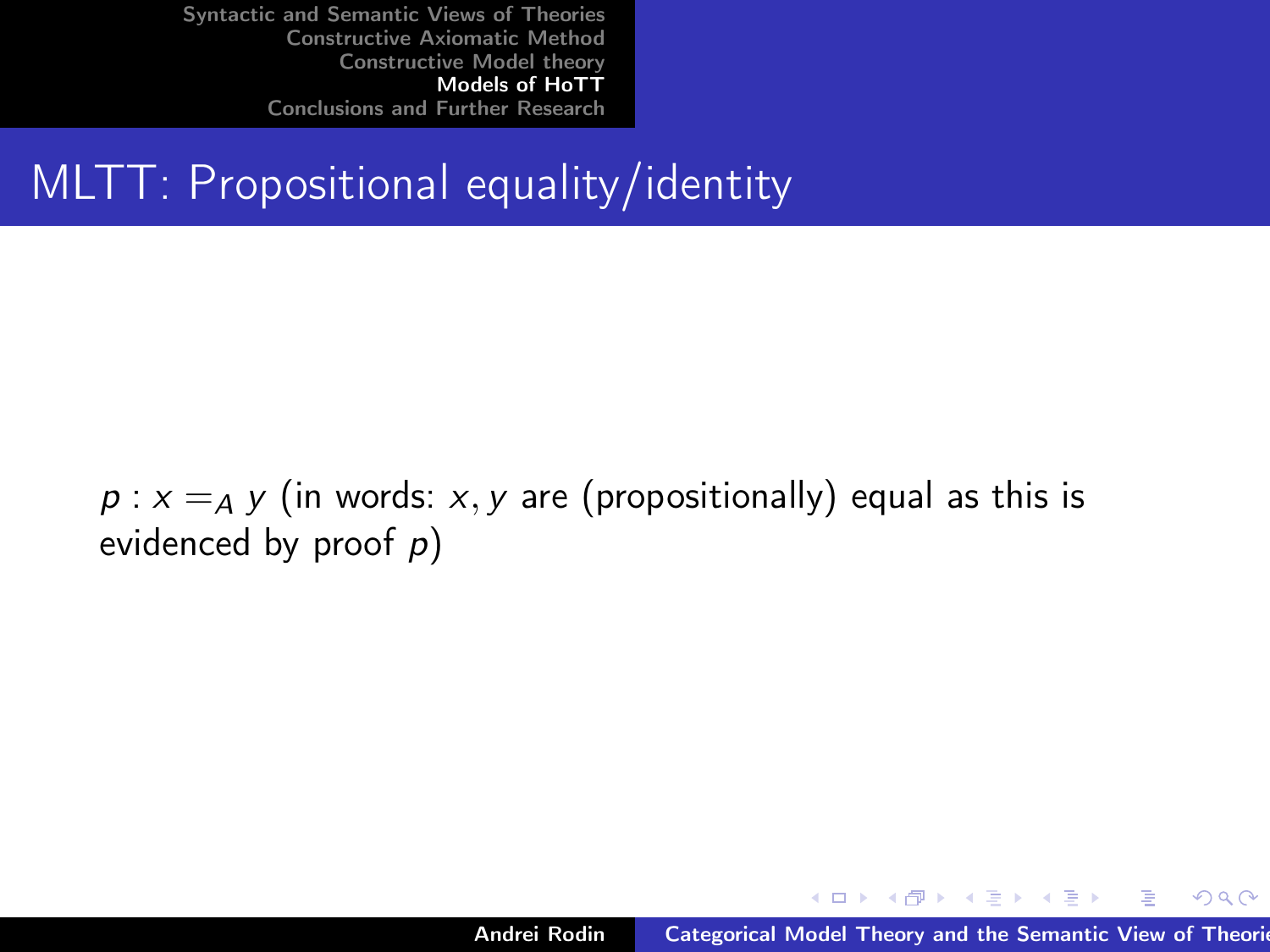#### Definitional eq. entails Propositional eq.

$$
x \equiv_A y
$$

$$
p: x =_A y
$$

where  $p \equiv_{x=\mu}$  refl<sub>x</sub> is built canonically

メロト メタト メミト メミト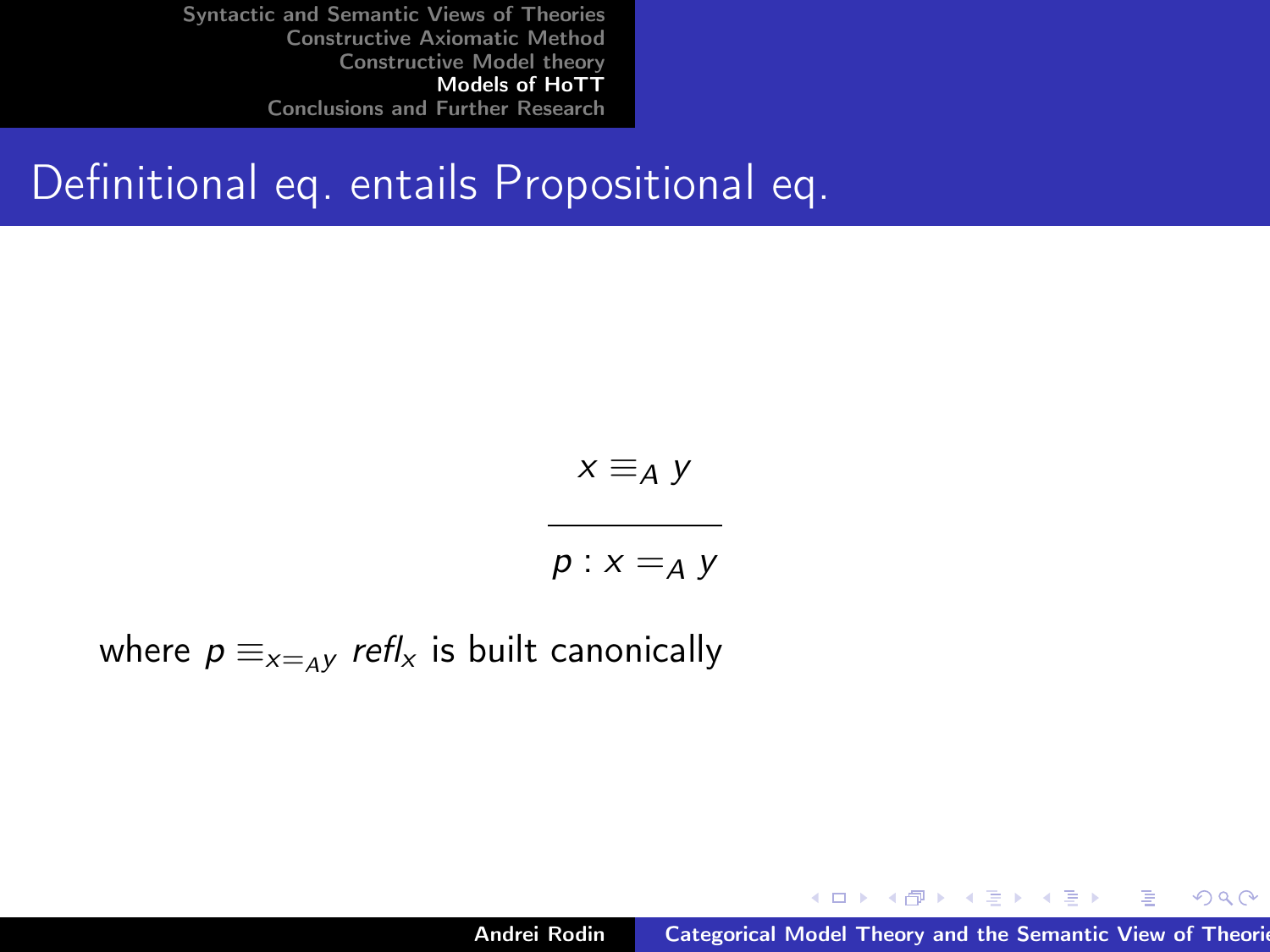## Equality Reflection Rule (ER)

$$
p: x =_A y
$$
  
x =\_A y

Andrei Rodin **[Categorical Model Theory and the Semantic View of Theories](#page-0-0)** 

イロト イ部 トイミト イミト

È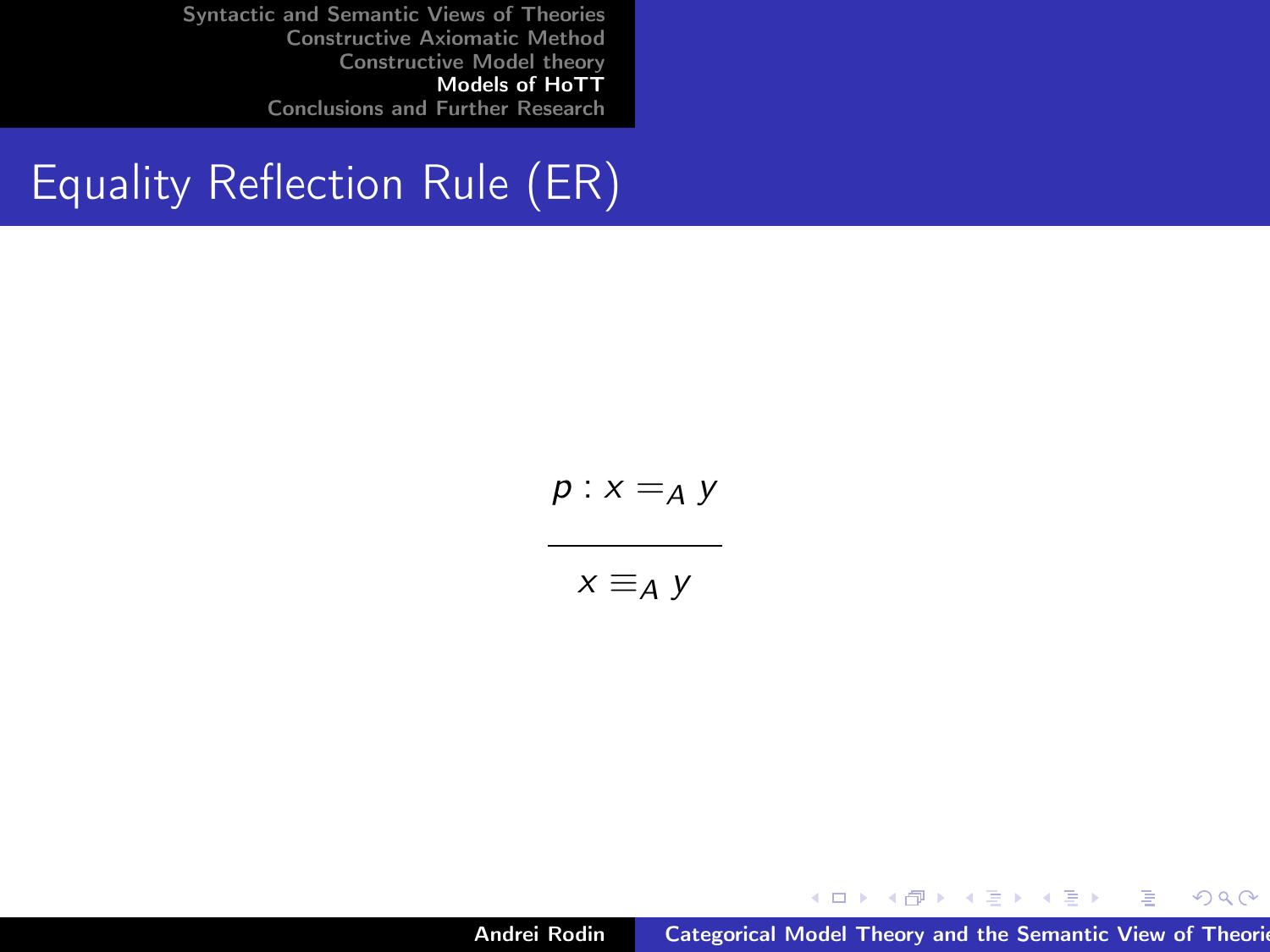#### ER is not a theorem in the (intensional) MLTT (Streicher 1993).

メロト メタト メミト メミト

重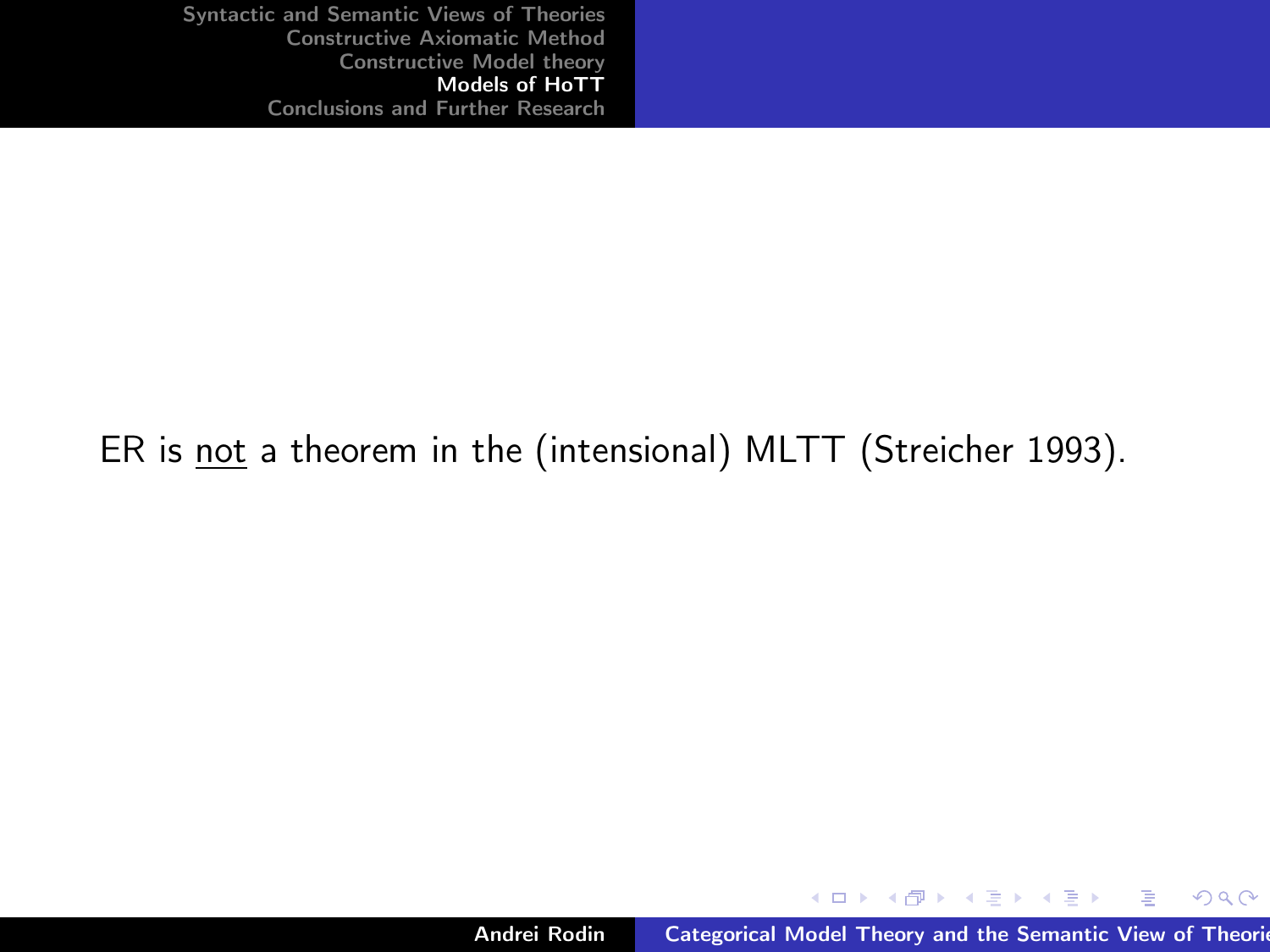#### Extension and Intension in MLTT

- $\triangleright$  MLTT + ER is called *extensional* MLTT
- $\triangleright$  MLTT w/out ER is called *intensional* (notice that according to this definition intensionality is a negative property!)

キロメ オ御き オミメ オミメ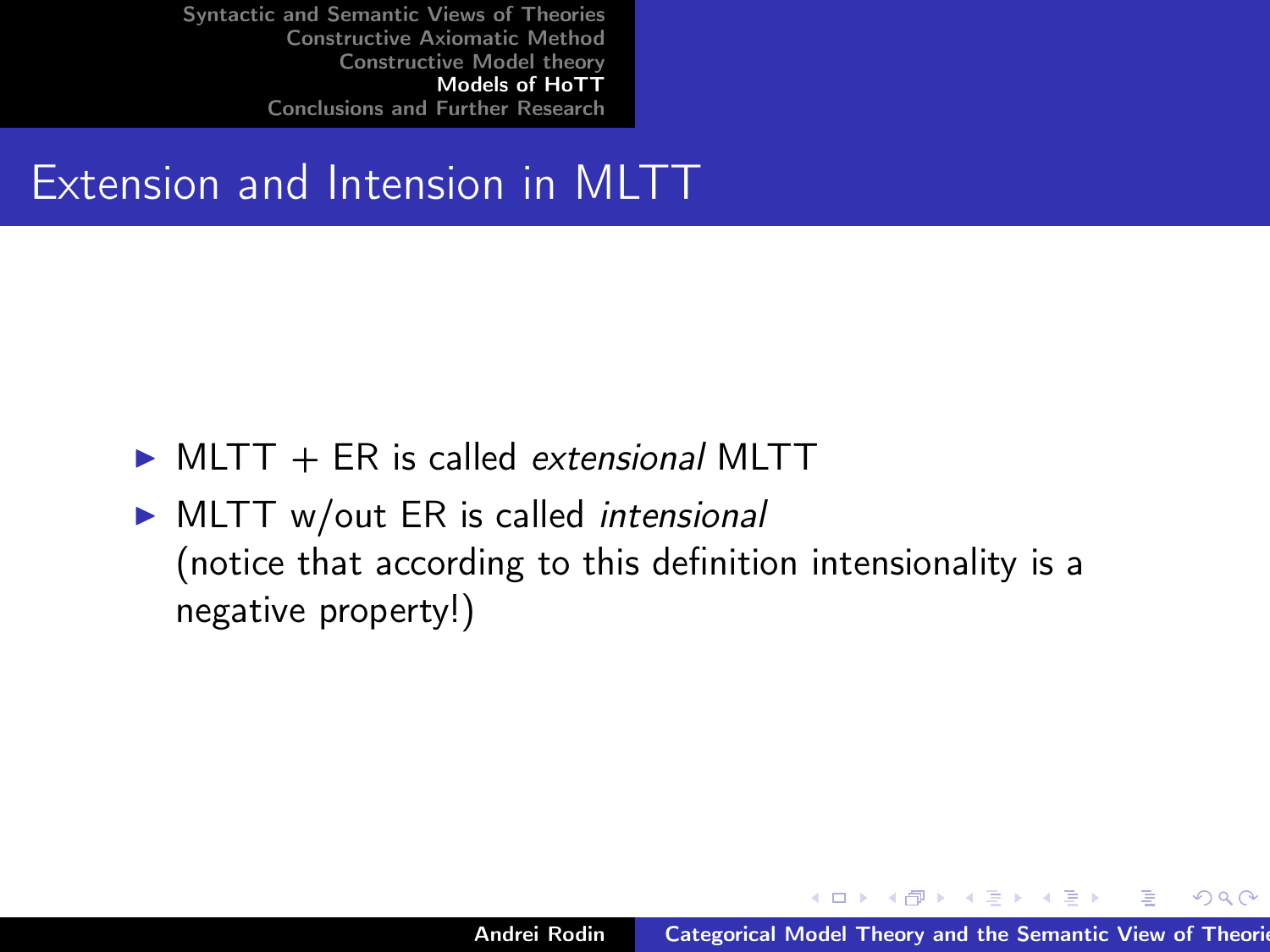#### **Higher Identity Types**

$$
\begin{array}{c}\n\blacktriangleright x', y' : x =_A y \\
\blacktriangleright x'', y'': x' =_{x =_A y} y' \\
\blacktriangleright \dots\n\end{array}
$$

メロメ メ都 メメ きょくきょう

重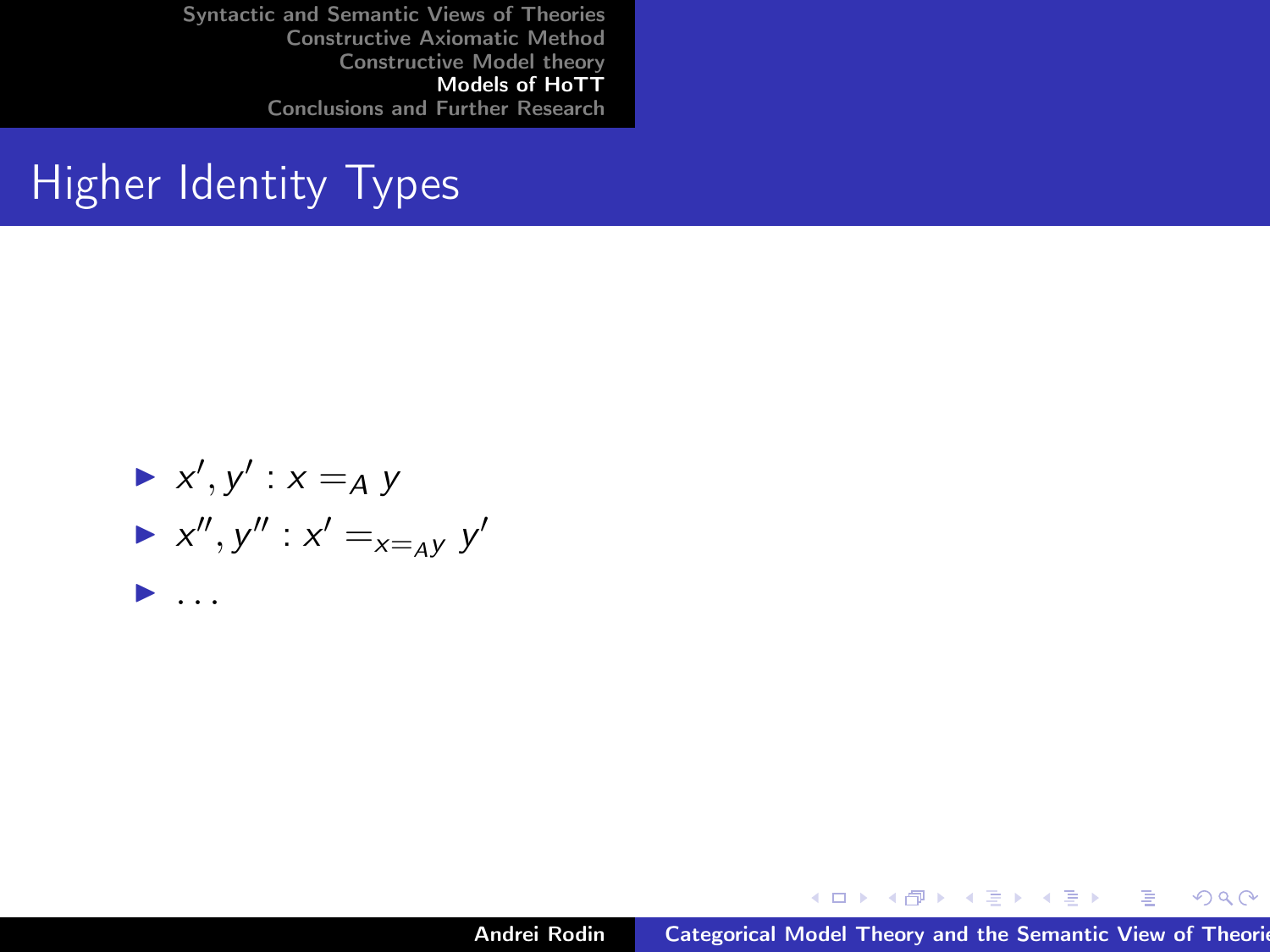

"The central new idea in homotopy type theory is that types can be regarded as spaces in homotopy theory, or higher-dimensional groupoids in category theory." (HoTT Book 2013).

One more item to the above list of interpretations? NOT just that.

イロメ イ母 トラ ミン マチャー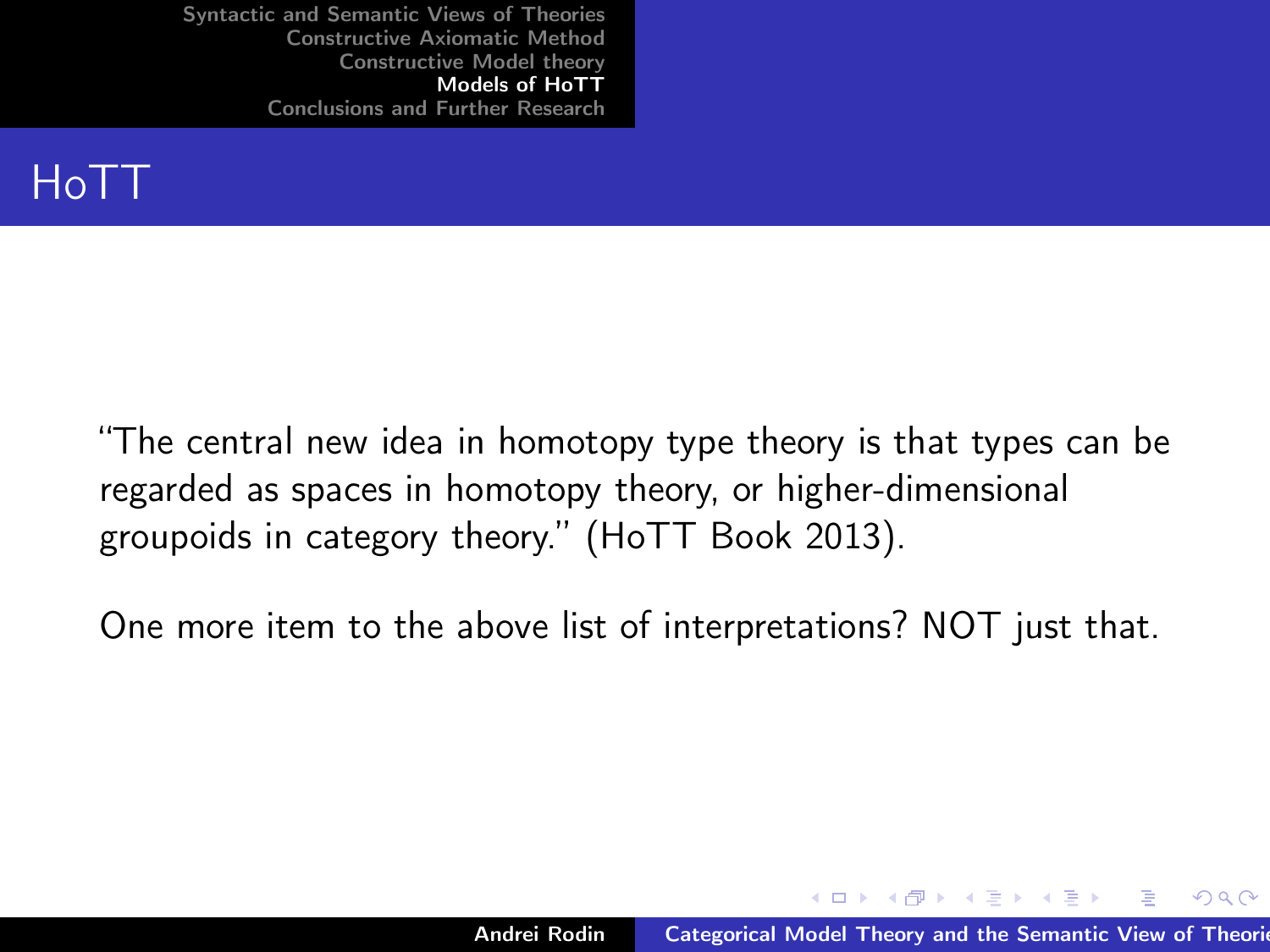The homotopical semantics of MLTT, which is used in HoTT, is not compatible with the informal semantics of MLTT proposed by Martin-Löf in 1983!

キロメ オ御き オミメ オミメ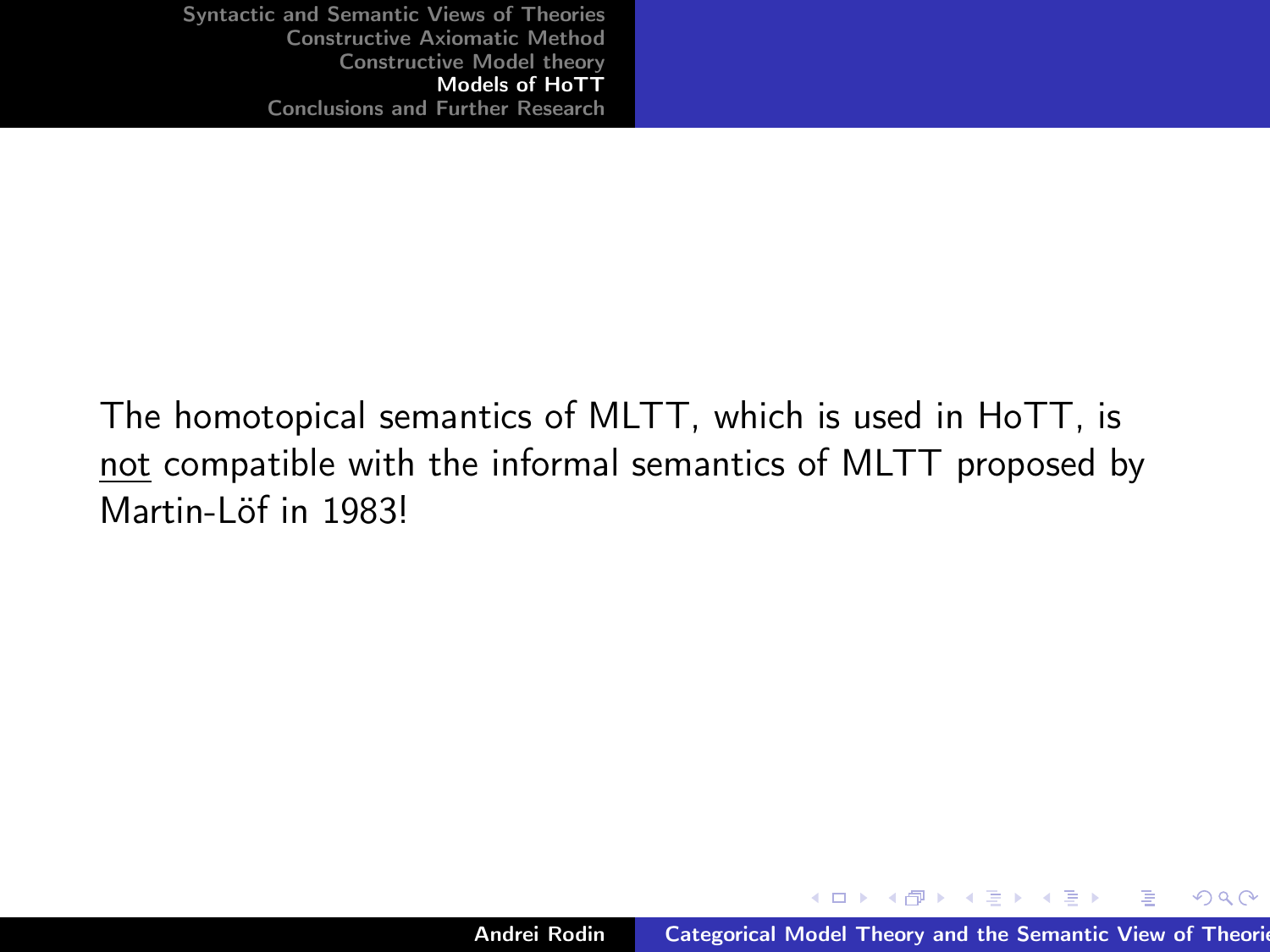## h-stratification in MLTT

- $\triangleright$  (i) Given space A is called contractible (aka space of h-level -2) when there is point  $x : A$  connected by a path with each point  $y : A$  in such a way that all these paths are homotopic.
- $\blacktriangleright$  (ii) We say that A is a space of h-level  $n+1$  if for all its points x, y path spaces paths $A(x, y)$  are of h-level n.

イロメ イ母 トラ ミン マチャー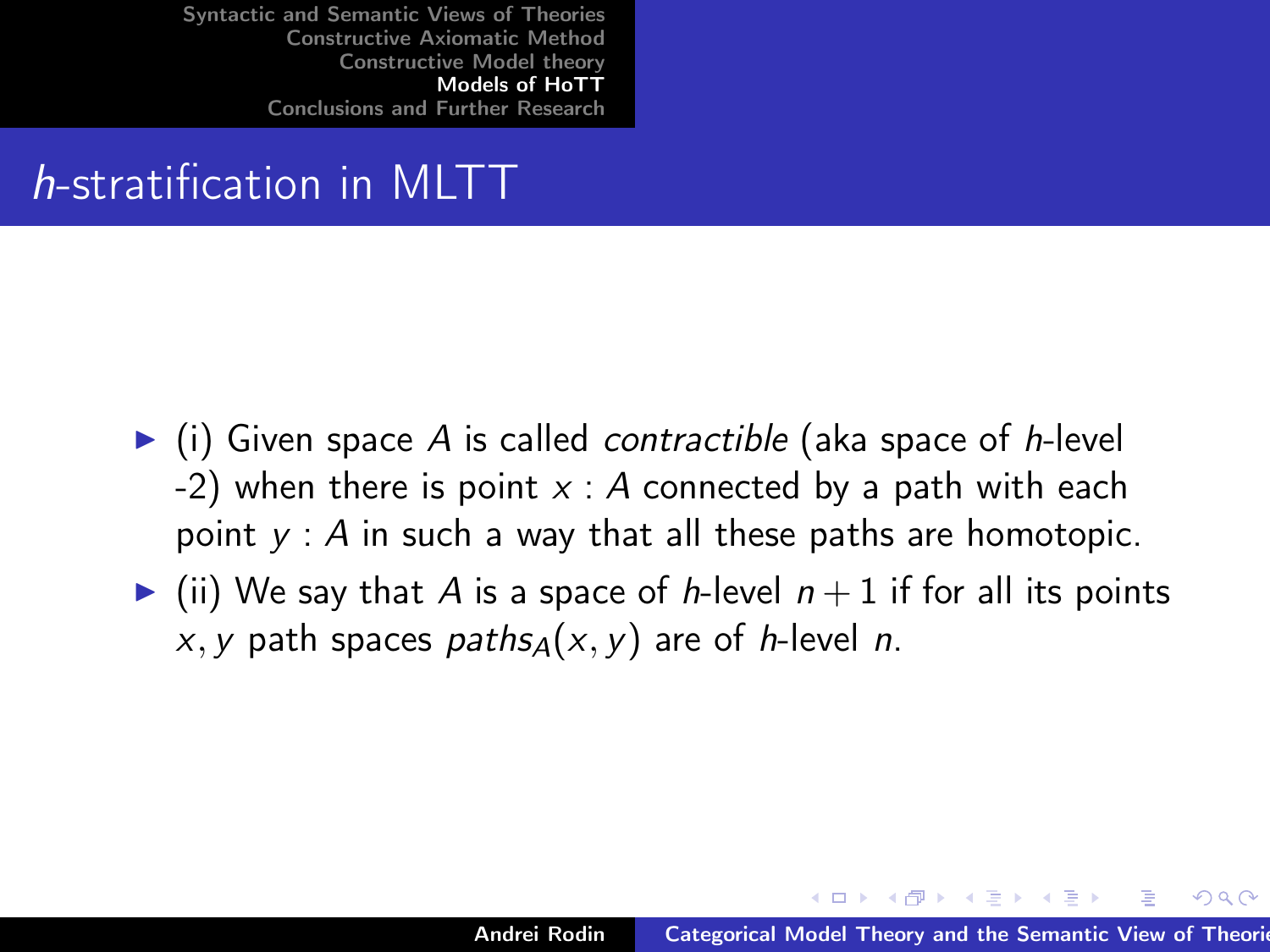## h-hierarchy

- $(-2)$  single point *pt*;
- $(-1)$  the empty space  $\emptyset$  and the point pt : truth values aka classical or "mere" propositions
- (0) sets (discrete point spaces)
- $(1)$  (flat) path groupoids but no non-contractibe surfaces
- (2) 2-groupoids (paths and surfaces but no non-contractible volumes)

**D D**  $(n)$  *n*-groupoids <sup>I</sup> . . .

 $A \oplus B$  ,  $A \oplus B$  ,  $A \oplus B$  ,  $B$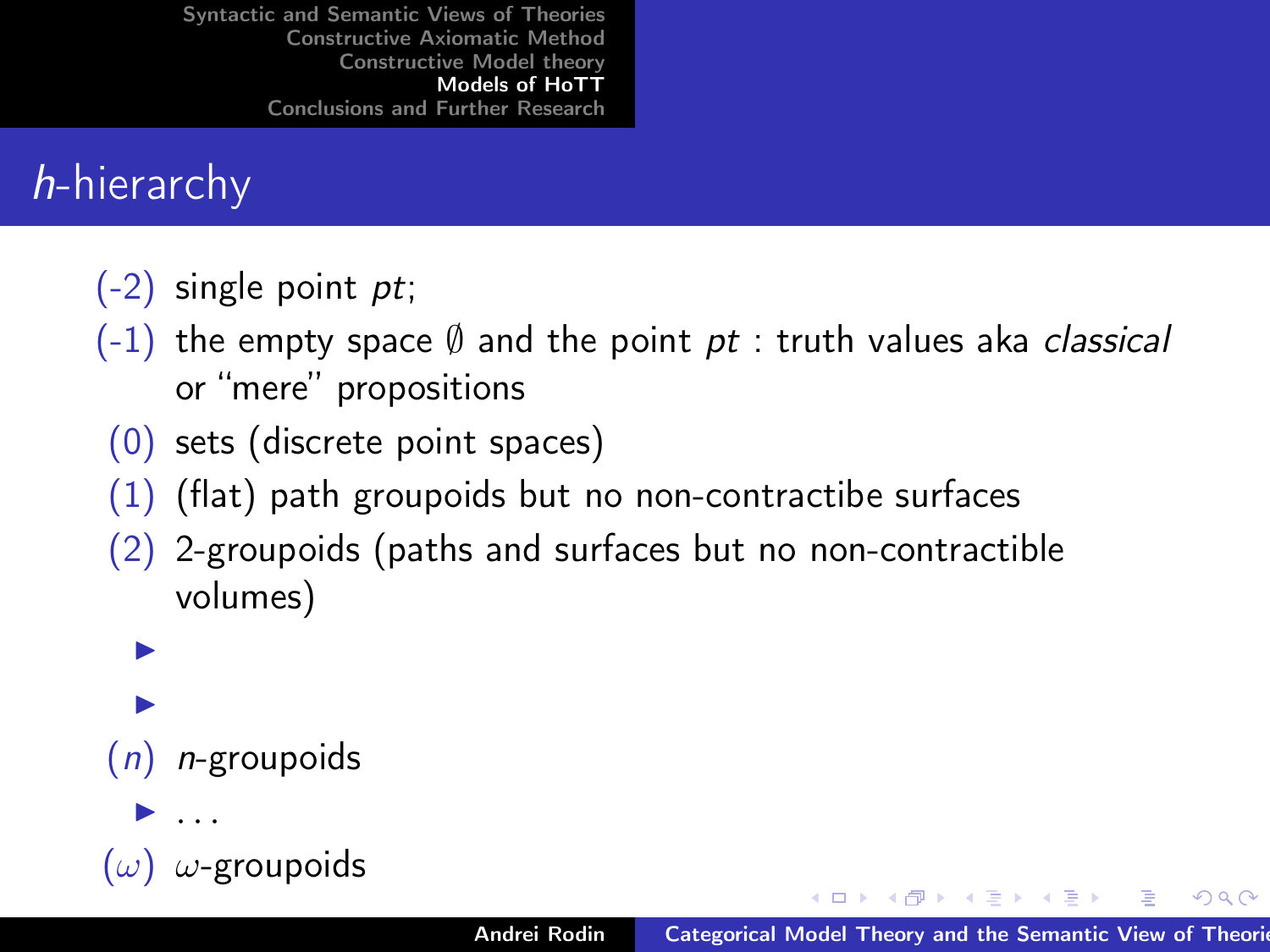The above stratification of types is a robust mathematical structure in MLTT discovered via the homotopic interpretation of MLTT syntax. MLTT intended semantic does notrtake this structure into account. HoTT semantics does.

キロメ オ御き オミメ オミメ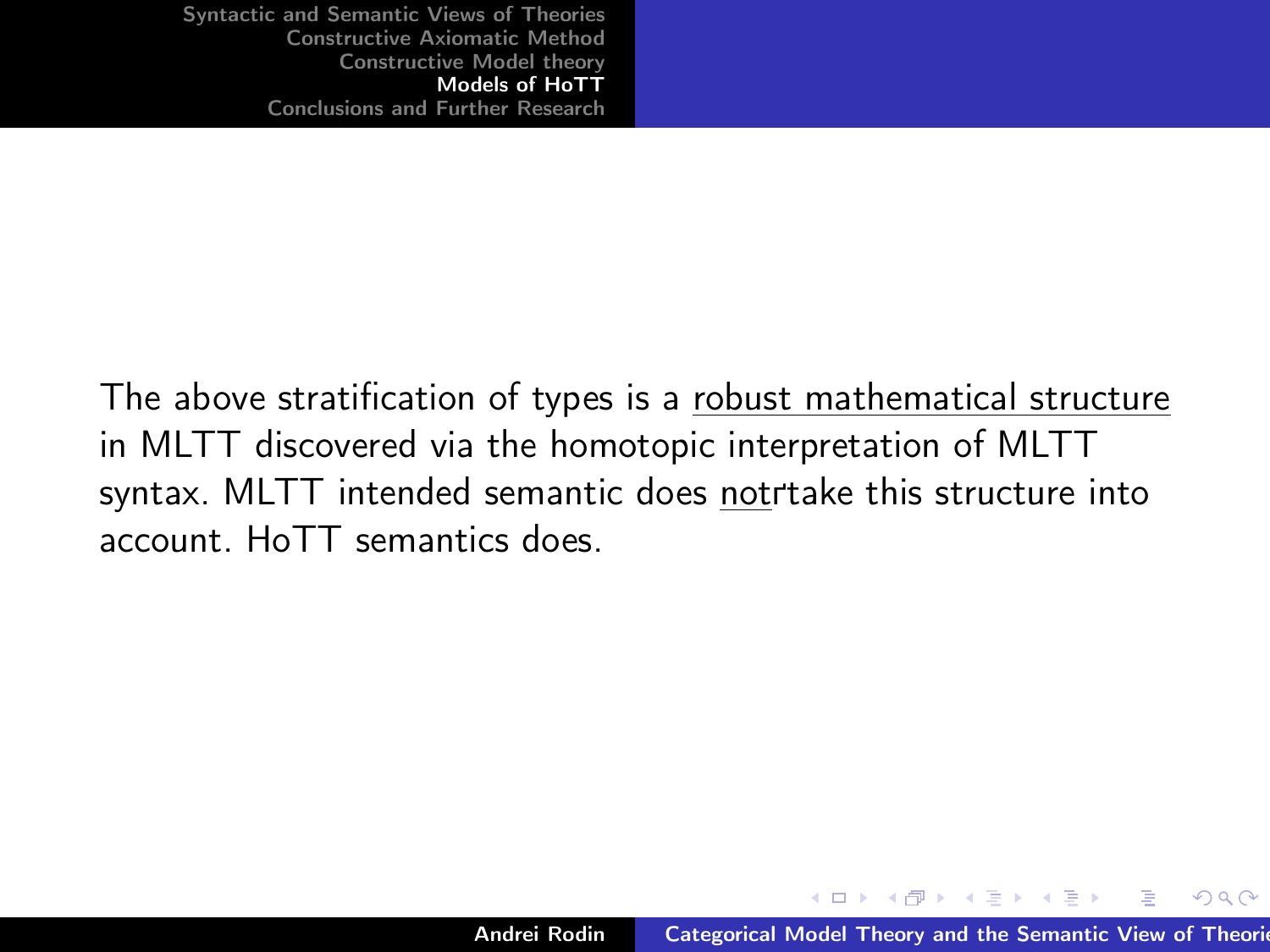# Competing approaches to modeling HoTT (an open controversy

- $\blacktriangleright$  Awodey: classifying categories, natural models
- $\triangleright$  Voevodsky: (1) an interpretation of rules MLTT in the category of simplicial sets (2009); (2) contextual categories (Cartmell),  $C$  - systems, the Initiality Conjecture stands open.

イロメ イ母 トラ ミット・チャー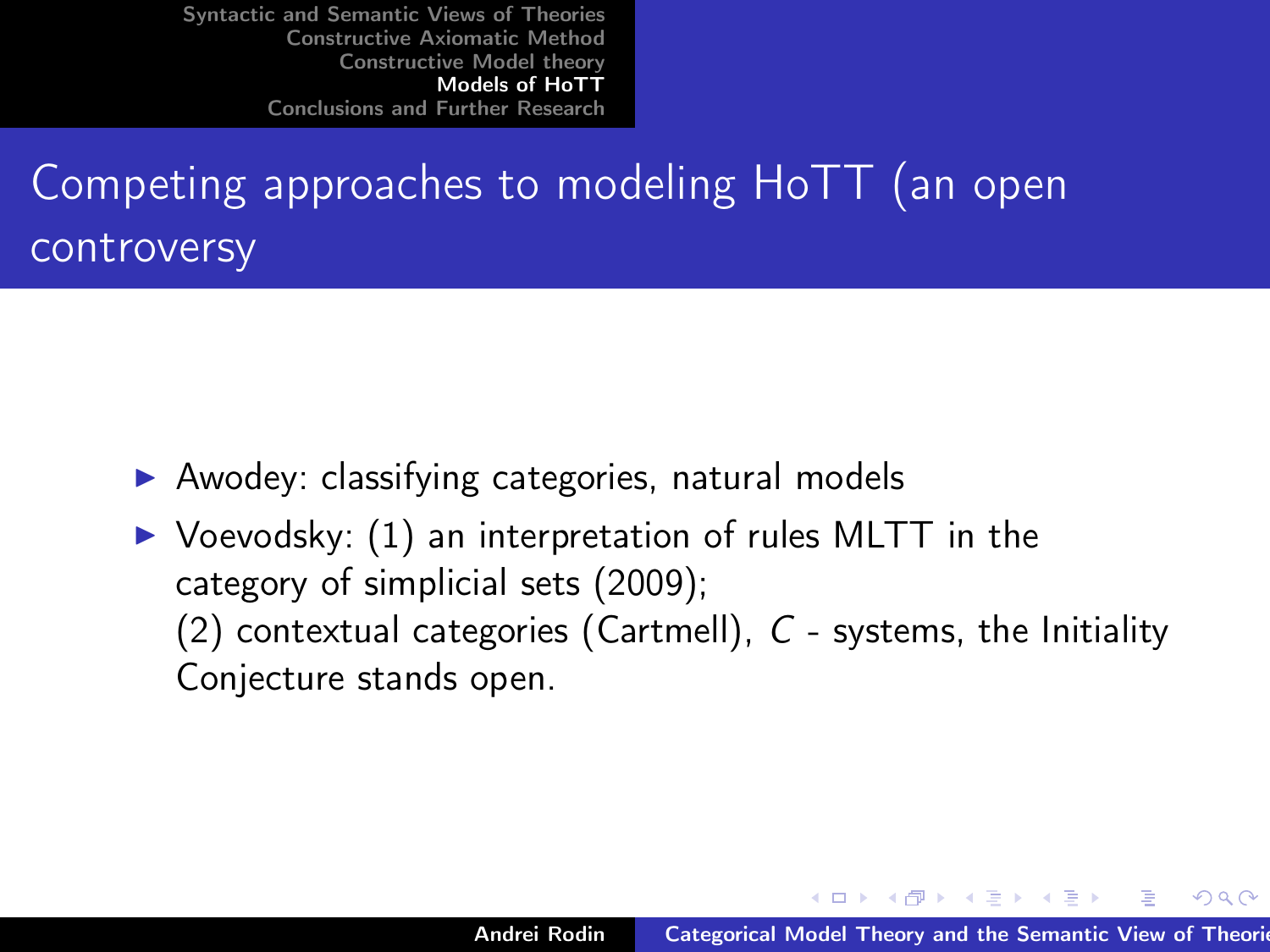#### Conclusions:

- $\triangleright$  A theory is, generally, not a system of propositions; it is rather a system of rules applied to propositions along with some non-propositional objects. Examples : Euclid, HoTT , Newton
- $\blacktriangleright$  Functorial models are not, generally, Tarskian models as evidenced by HoTT and its known models. In functorial models the distinction between logical and non-logical terms does not apply in its usual form. The generalized satisfaction relation between a constructive theory and its models is expressed in terms of rule-following (technically expressed as functoriality) rather than truth-evaluation. It does not reduce to the standard Tarskian notion of satisfaction for sentences at the pain of Carrol paradox.

<span id="page-42-0"></span>イロメ イ母メ イヨメ イヨメー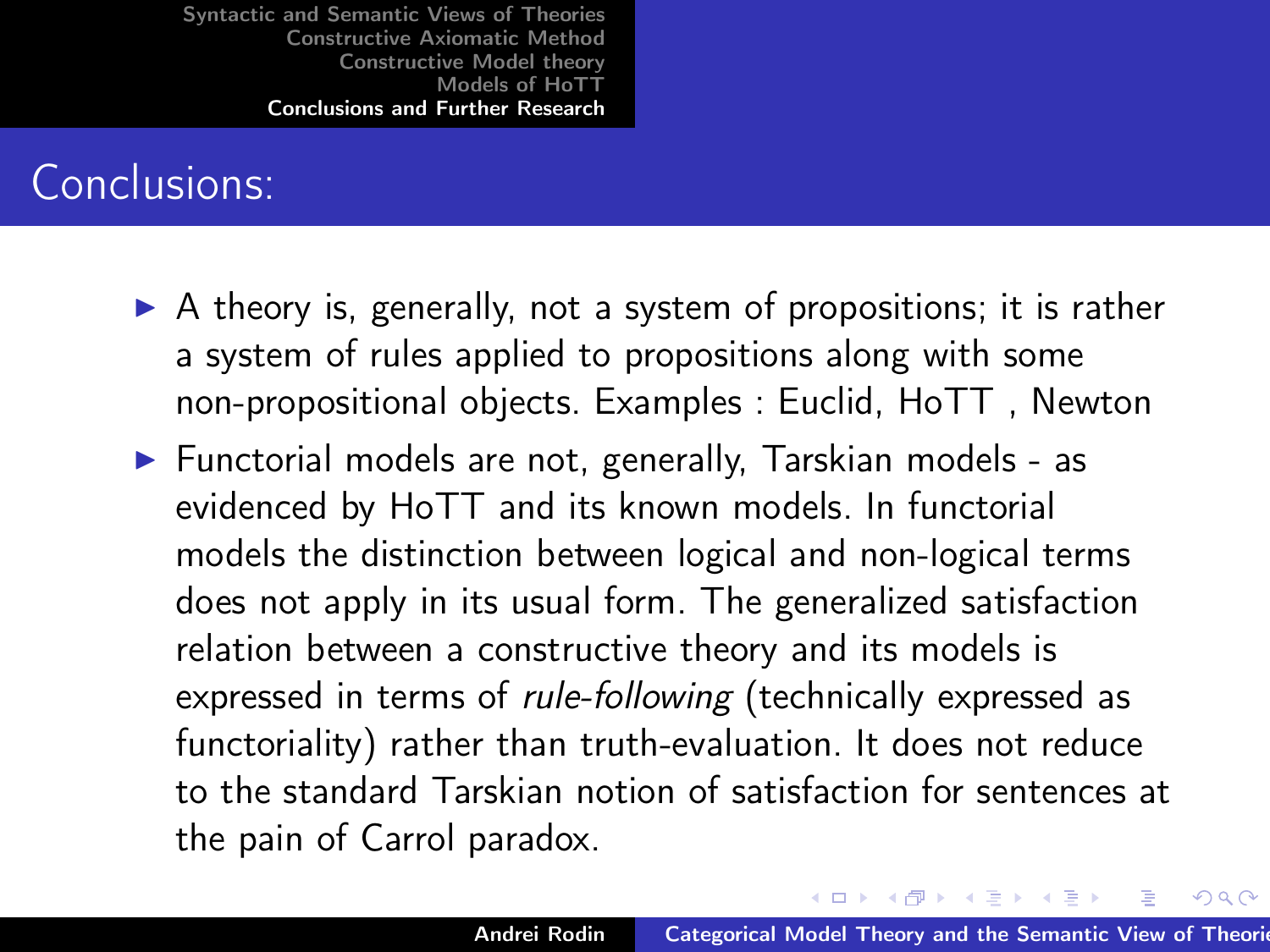

 $\triangleright$  The Non-Statement aka Semantic view of theories is not appropriately captured by the standard methods of formal semantics. The proposed concept of Constructive Axiomatic theory and its model (motivated by HoTT and its model theory) is a viable alternative.

K ロ ▶ K 御 ▶ K 君 ▶ K 君 ▶ ..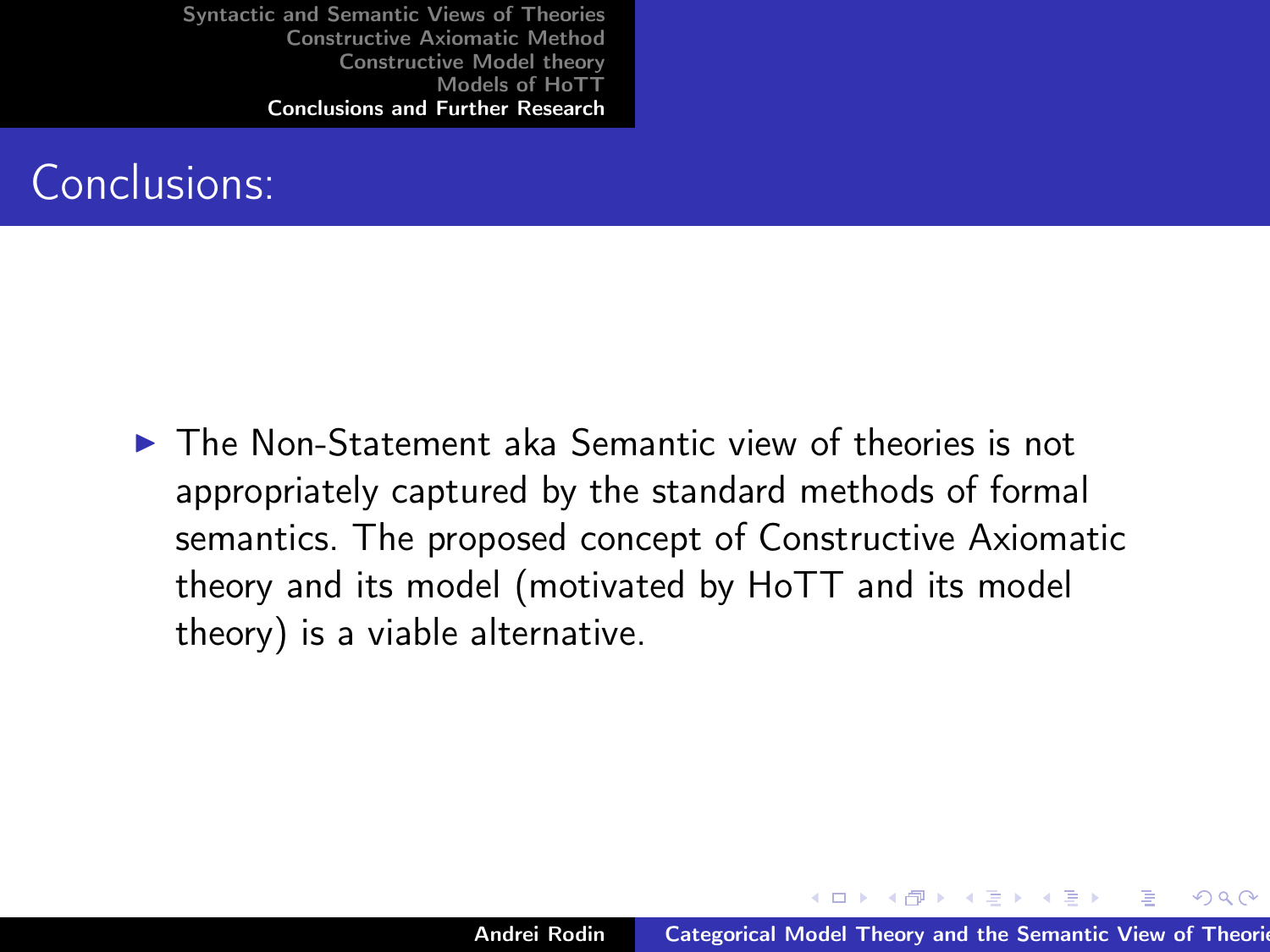#### Further Research

- $\triangleright$  A further study of (limits of) translations between Hilbert-style and Gentzen-style axiomatic presentations;
- $\blacktriangleright$  Knowledge-that and knowledge-how;
- $\triangleright$  Formal reconstruction of physical and other scientific theories in a constructive axiomatic setting.

キロメ オ御き オミメ オミメ